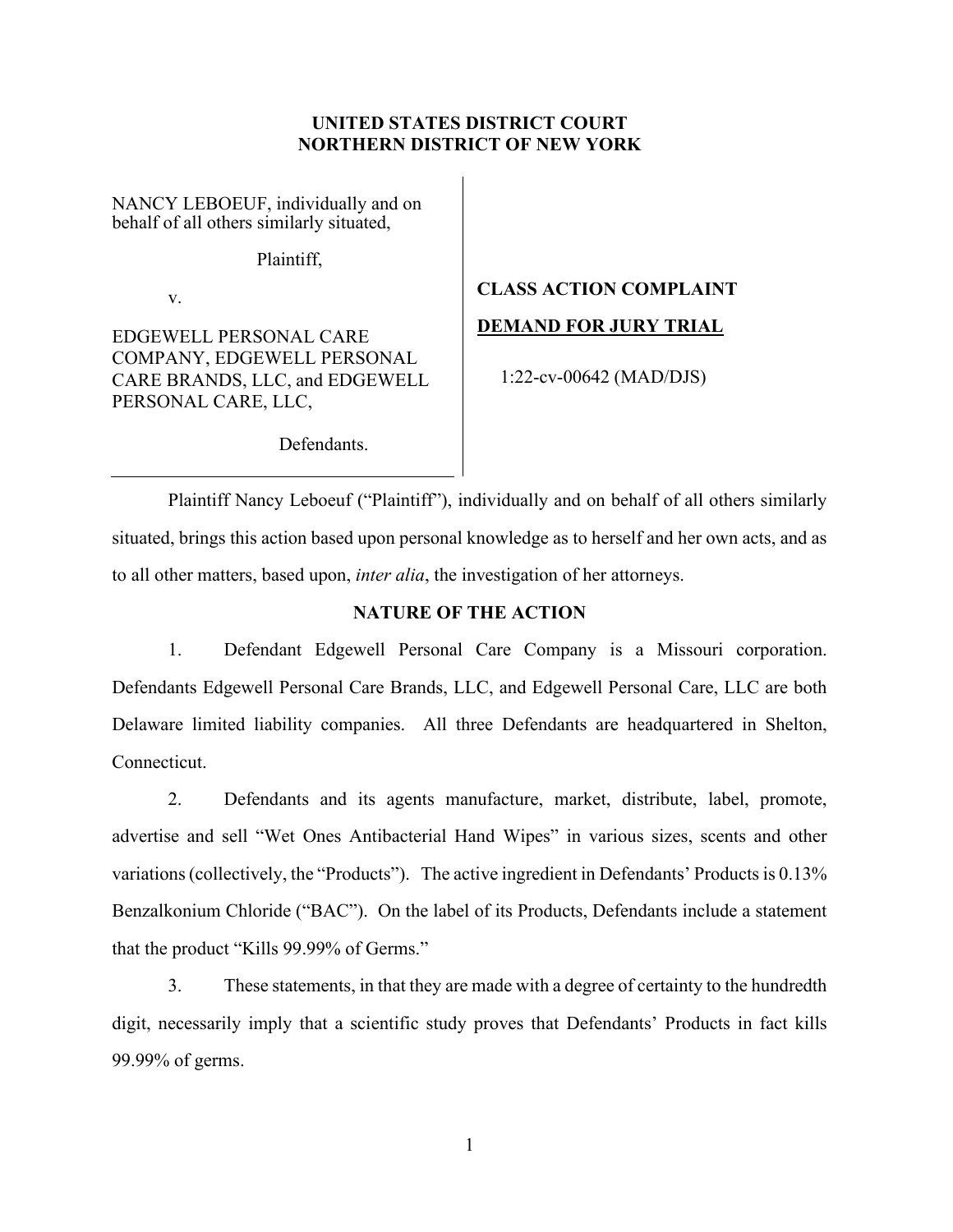4. However, it is scientifically proven that BAC, at the concentrations offered in the Products, does not kill the vast majority of all germs. BAC's disinfectant properties work by permeating a cell's outer structure in order to denature the proteins within, which may eventually cause the cell structure to be compromised and can result in death of the cell. As a result, BAC's effectiveness at killing any particular germ is critically dependent on the cellular structure of that germ.

5. Specifically, BAC is ineffective at killing non-enveloped viruses, certain gramnegative bacteria and spores, as the structure of these germs cannot be readily permeated by BAC.<sup>1</sup> Studies have found that resistance to BAC-based disinfectants such as Defendants' Products has developed in at least 57 bacteria species, and BAC-resistant genes have been discovered to be developing in up to 76 bacterial strains.

6. Further, BAC-based disinfectants such as Defendants' Products are ineffective at killing many germs commonly transmitted through human hands, such as rhinovirus (the predominant cause of the common cold in humans), *pseudomonas aeruginosa* and *clostridioides difficile*. Defendants' Products are also ineffective at killing SARS-CoV-2 ("COVID-19").

7. Defendants were aware that it is scientifically proven that BAC-based products do not kill 99.99% of germs and that no evidence supports their claim that the Products kills 99.99% of germs, yet they continue to make this efficacy claim to the hundredth digit. Defendants do not claim that their Products kill 99.99% of "some" or a certain number of germs, but rather, by not placing a modifier between the number "99.99%" and the phrase "of germs," Defendants create the clear impression that it has been scientifically proven that their Products kill 99.99% of *all* germs. Further, neither the front nor back labels of Defendants products contain any disclaimer as to the "Kills 99.99%" representation.

<sup>&</sup>lt;sup>1</sup> Resnick L, Veren K, Salahuddin SZ, Tondreau S, Markham PD. Stability and inactivation of HTLV-III/LAV under clinical and laboratory environments. *JAMA J Am Med Assoc.* 1986;255:1887–1891.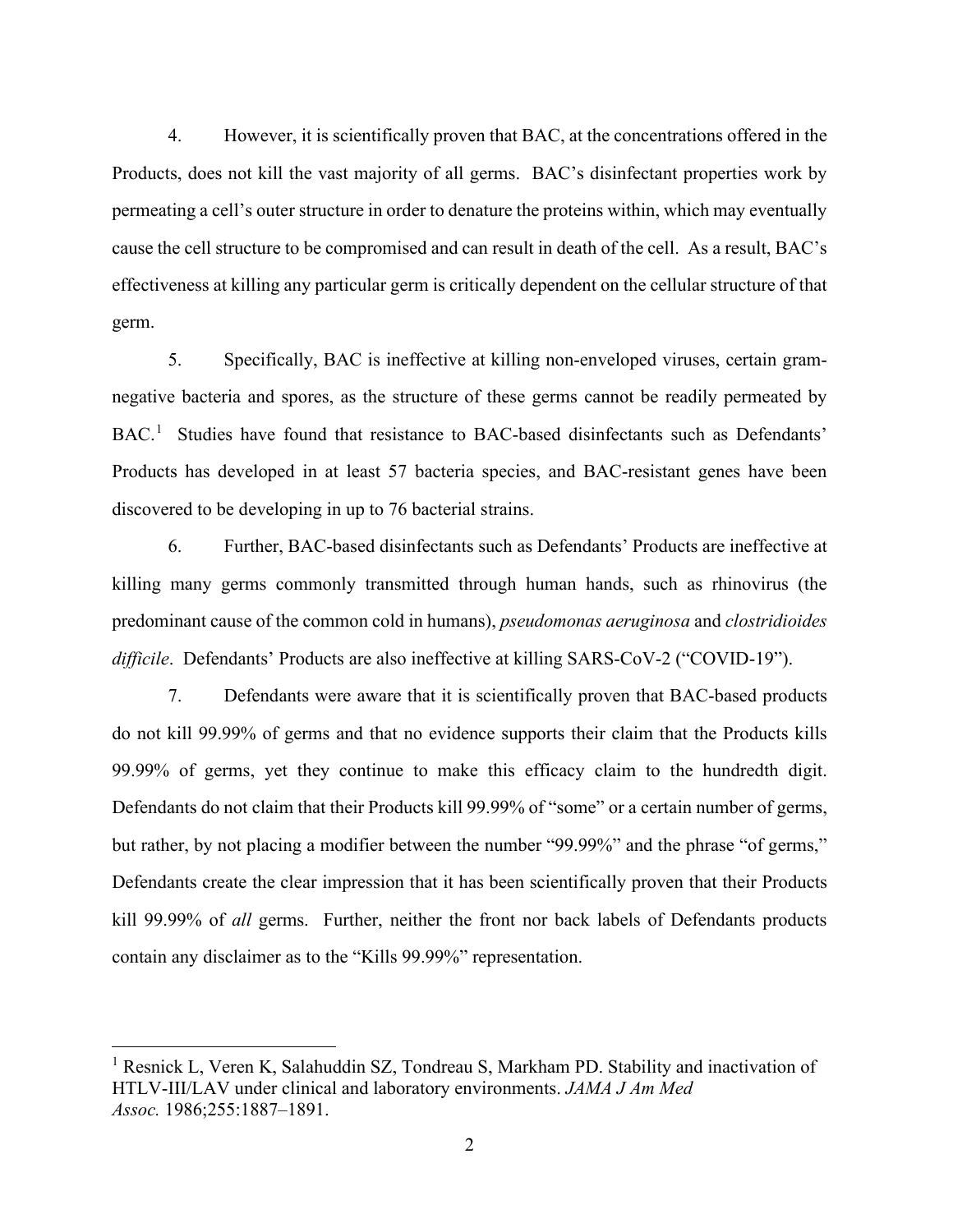8. Defendants' Product labels are therefore materially misleading, in that they plainly state, in a manner giving the impression that it has been scientifically proven, that their Products kill 99.99% of germs, when studies show that it does not kill many types of germs. Hundreds of thousands of consumers have purchased these products, particularly during the ongoing COVID-19 pandemic, in the false but reasonable belief the Products have been proven to kill 99.99% of germs and will protect people from disease. It has not been so proven. Reasonable consumers have been misled.

9. There is estimated to be somewhere between 100 billion and 1 trillion different microbial species on earth. The current catalogued species of microbes accounts for approximately 0.001% of germs in existence. In other words, 99.999% of germs are yet to be discovered and identified. Defendants have not tested the efficacy of their Products against every one of the approximately 0.001% of catalogued species of germs in existence. Moreover, no amount of testing during the present time can substantiate the claim that BAC-based hand wipes kill "99.99% of germs." Defendants know this, experts in the field of microbiology know this, but the reasonable consumer does not know this because they have only read that the Products will "Kill[] 99.99% of germs."

10. As a result of Defendants' deceptive and misleading practices, Plaintiff and the Class members were induced to purchase the Products, which do not perform as advertised. Defendants have made millions of dollars in fraudulent sales to individuals who Defendants told were receiving a product which had been proven, with a nearly 100 percent degree of certitude, to kill almost every germ. Defendants' customers did not receive the benefit of their bargain. Defendants' customers paid a price premium by purchasing a Product that kills 99.99% of *some*  of the approximately 0.001% of catalogued species of germs in existence, instead of 99.99% of germs broadly. The Products do not kill the vast majority of the germs in existence. Instead, BAC-based hand wipes kills a certain, much-smaller subset of germs that have not yet grown resistant to BAC, when applied to the skin and left untouched for a set period of time.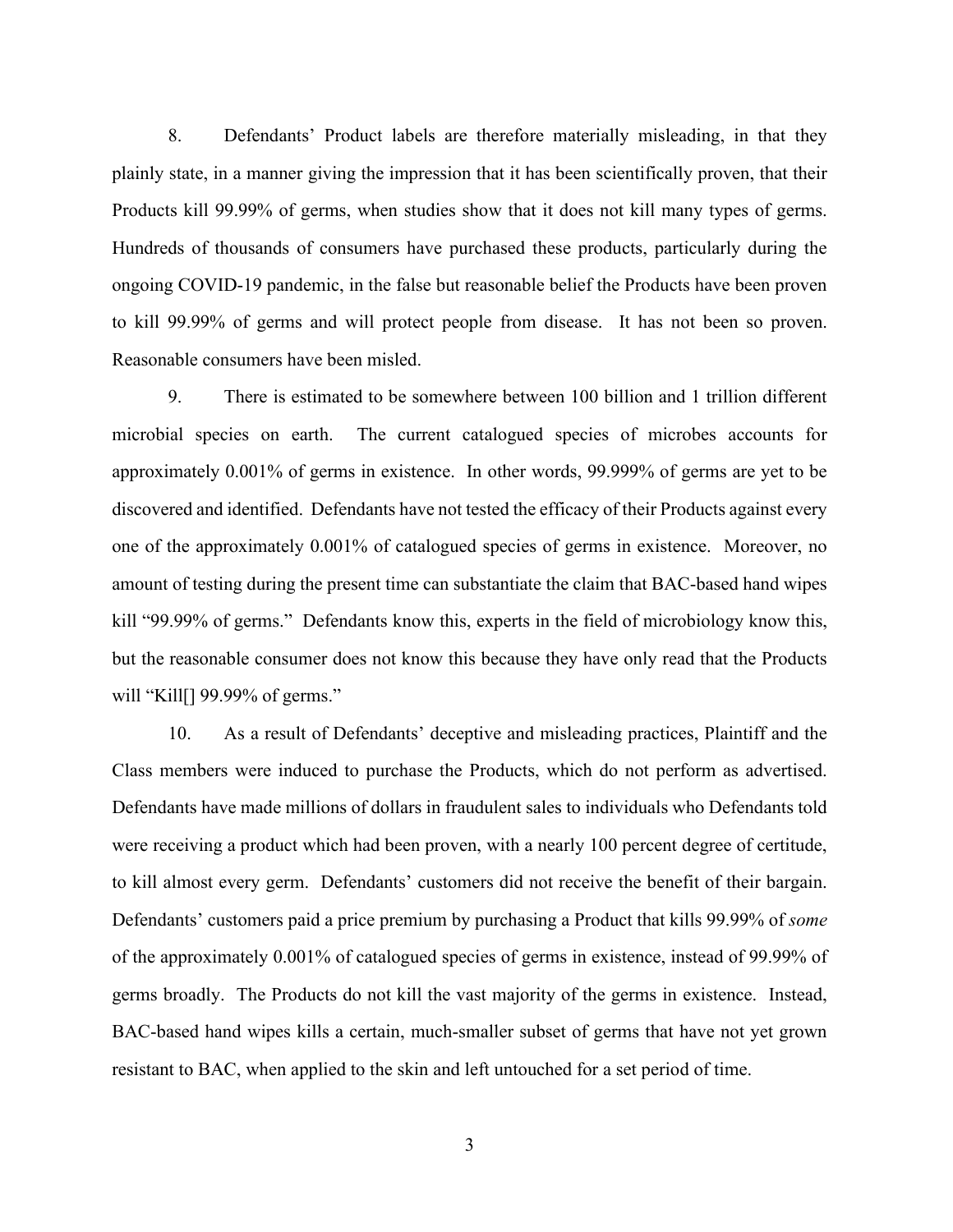#### **THE PARTIES**

11. Plaintiff Nancy Leboeuf is a New York citizen residing in Ballston Spa, New York. Plaintiff purchased a 20-wipe pack of Defendants' Product in the "Tropical Splash" variety at Clifton Park, New York on several occasions within the past year.

12. Defendant Edgewell Personal Care Company is a Missouri corporation with its principal place of business in Shelton, Connecticut. Defendant does substantial business, including sales of their Products, in New York state, and in the Northern District of New York specifically.

13. Defendant Edgewell Personal Care Brands, LLC is a Delaware Limited Liability Company with its principal place of business in Shelton, Connecticut. Defendant does substantial business, including sales of their Products, in New York state, and in the Northern District of New York specifically.

14. Defendant Edgewell Personal Care, LLC is a Delaware Limited Liability Company with its principal place of business in Shelton, Connecticut. Defendant does substantial business, including sales of their Products, in New York state, and in the Northern District of New York specifically.

#### **JURISDICTION AND VENUE**

15. This Court has jurisdiction over this matter pursuant to the Class Action Fairness Act (CAFA) because the amount in controversy in this matter exceeds \$5 million as to all putative Class members, inclusive of attorneys' fees and costs, and injunctive relief. *See* 28 U.S.C. § 1332(d).

16. This Court has personal jurisdiction over Defendants because the claims alleged by Plaintiff and the Class members arise out of the business activities conducted by the Defendants in the State of New York.

17. This Court has supplemental jurisdiction over state law claims pursuant to 28 U.S.C. § 1367(a), because all claims alleged herein form part of the same case or controversy.

18. Venue is appropriate in the Northern District because, among other things: (a)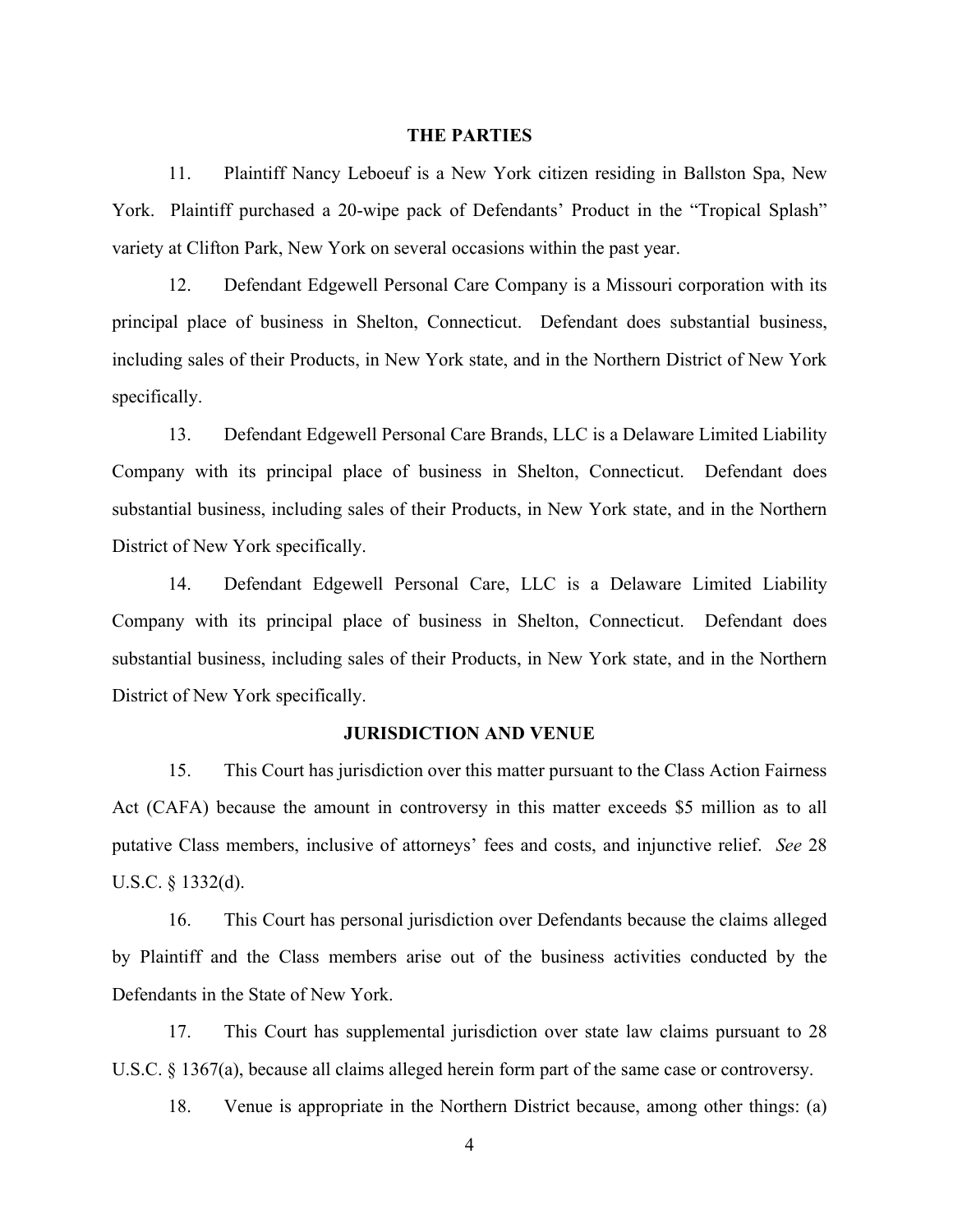Plaintiff resides in the Northern District, (b) Plaintiff purchased the products in the Northern District; and (c) many of the acts and omissions that give rise to the claims for relief alleged in this action took place in the Northern District.

# **FACTUAL ALLEGATIONS**

19. Plaintiff is an individual who purchased Defendants' Product in order to protect herself from germs. The front label of the Product that Plaintiff purchased stated prominently that it "Kills 99.99% of Germs." An image of the front label of Defendants' Product is included below.

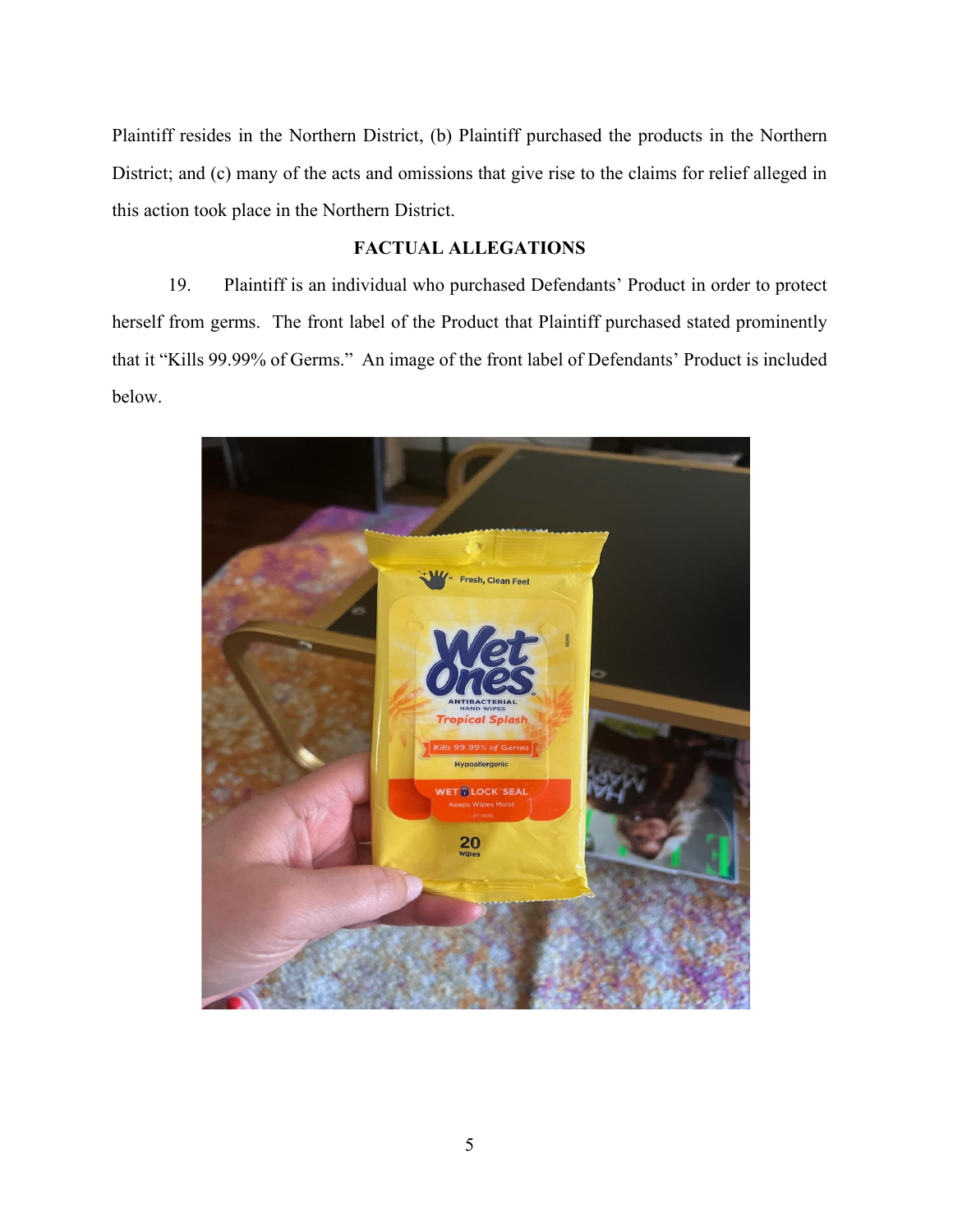20. The back label of Defendants' Product contained a second representation, which stated that "Wet Ones Antibacterial Hand Wipes kill 99.99% of germs and wipe away dirt, providing a better clean than hand sanitizers. They are specially formulated to be tough on dirt and germs, yet gentle on skin, so that you can confidently keep your hands fresh and clean when soap and water are not available." An image of the back label of Defendants' Product is included below.

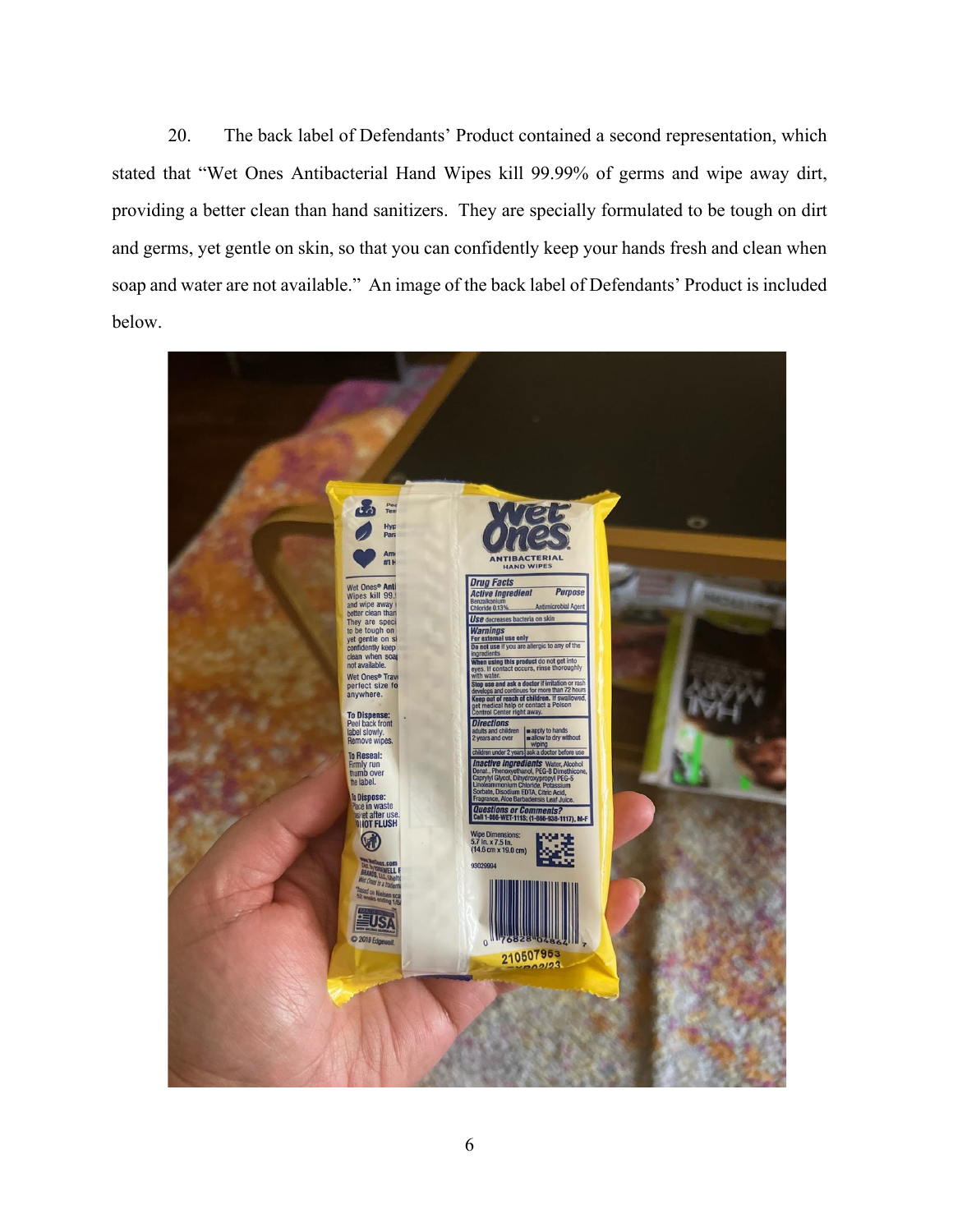21. Both the representations made on Defendants' front and back labels are false, deceptive, and materially misleading to a reasonable consumer. No scientific study indicates that BAC-based hand wipes kill 99.99% of germs. In fact, many scientific studies show that BAC is not effective and killing many prominent and harmful germs, including COVID-19, and that they are less effective than washing one's hands.

22. BAC, particularly at the concentrations offered in the Products, does not kill many types of germs. The BAC concentration in commercial disinfectants such as Defendants' Products have been found to be ineffective at killing many strains of bacteria, and resistance to BAC has been measured in at least 57 bacteria species.<sup>2</sup> Further, BAC-resistant genes have also been found developing in up to 76 bacterial strains, including several *E. coli* strains.<sup>34</sup> This is particularly alarming, as researchers have now determined that likeliest route of human-tohuman transmission for antibiotic-resistant strains of E. coli is through contact with unwashed hands. $5$ 

23. BAC is known to be ineffective against non-enveloped viruses, certain gramnegative bacteria and spores.<sup>6</sup> According to the Center for Food Security & Public Health, BAC is ineffective at killing (1) pseudomonads (a type of gram-negative bacteria commonly found in the environment and may be transmitted through hands); (2) chlamydiae; (3) non-enveloped

 $2$  Kampf, G. Adaptive microbial response to low-level benzalkonium chloride exposure. J. Hosp. Infect. 2018, 100, e1–e22.

<sup>3</sup> Gadea, R.; Fernández Fuentes, M.A.; Pérez Pulido, R.; Gálvez, A.; Ortega, E. Effects of exposure to quaternary-ammonium-based biocides on antimicrobial susceptibility and tolerance to physical stresses in bacteria from organic foods. Food Microbiol. 2017, 63, 58–71.

<sup>4</sup> Zou, L.; Meng, J.; McDermott, P.F.; Wang, F.; Yang, Q.; Cao, G.; Hoffmann, M.; Zhao, S. Presence of disinfectant resistance genes in Escherichia coli isolated from retail meats in the USA. J. Antimicrob. Chemother. 2014, 69, 2644–2649

<sup>5</sup> https://www.cnn.com/2019/10/23/health/e-coli-toilet-hygiene-superbugs-scliintl/index.html#:~:text=Washing%20your%20hands%20is%20the%20best%20way%20to%20 prevent%20the,coli.&text=People%20failing%20to%20wash%20their,coli%2C%20according %20to%20new%20research.

<sup>&</sup>lt;sup>6</sup> Resnick L, Veren K, Salahuddin SZ, Tondreau S, Markham PD. Stability and inactivation of HTLV-III/LAV under clinical and laboratory environments. *JAMA J Am Med Assoc.* 1986;255:1887–1891.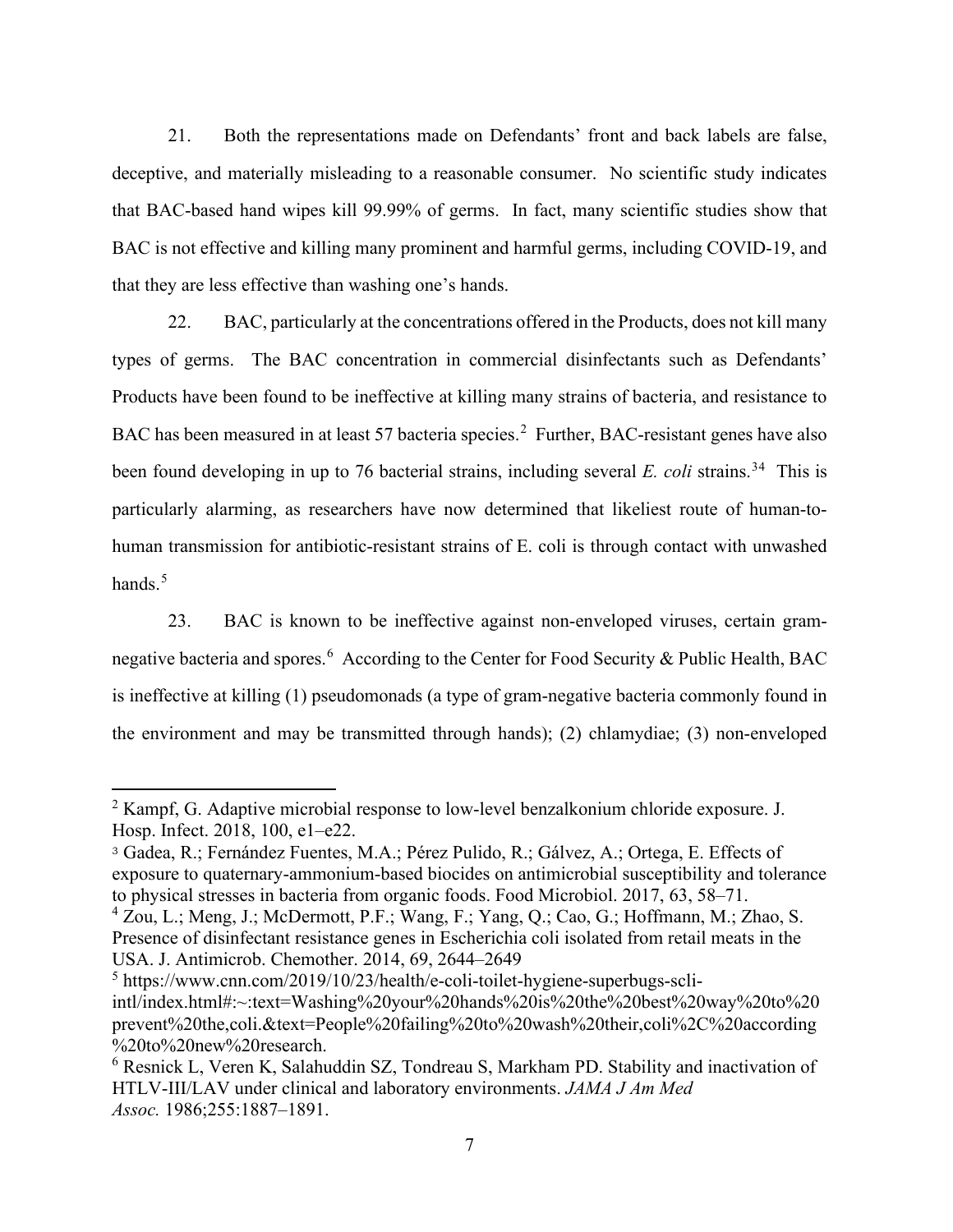viruses (such as rhinovirus—the predominant cause of the common cold in humans); (4) parvoviruses (DNA viruses transmittable through respiratory secretions); acid-fast bacteria (such as Mycobacteria and some Nocardia); (5) bacterial spores (such as *clostridiodes difficile*, described below); (6) coccidia (causes infections in dogs); and (7) prions (misfolded proteins responsible for several fatal neurodegenerative diseases in humans).<sup>7</sup>

24. By way of example, Defendants' products are ineffective at killing *pseudomonas aeruginosa*, a gram-negative bacterium commonly transmitted through contaminated hands, equipment, or surfaces.<sup>8</sup> In 2017, *pseudomonas aeruginosa* caused an estimated 32,600 infections in hospitalized patients and  $2,700$  deaths.<sup>9</sup> BAC is also similarly ineffective at killing *clostridioides difficile*, a highly common spore-forming bacteria frequently transmitted through hands.10 *Clostridioides difficile* is estimated to cause 55% of all diarrheas , and leads to an approximate  $233,900$  infections and 12,800 deaths per year.<sup>11</sup>

25. Further, Defendants' Products are ineffective at killing COVID-19. Tests conducted on BAC's efficacy in killing COVID-19 showed that a mere 30 seconds of exposure to 80% alcohol was more effective at killing COVID-19 than **30 minutes** of exposure to BAC.12 Needless to say, consumers do not wipe their hands with Defendants' Products for 30 minutes at a time. Defendants' Products are ineffective at killing COVID-19.

26. In light of the fact that evidence shows that many types of germs are not killed by BAC-based hand wipes, and that the use of BAC-based hand wipes may actually be counterproductive to the goal of killing germs, it appears extremely doubtful that BAC-based hand wipes in fact kill 99.99% of all germs. Certainly, no study shows that Defendants' Products kill any

<sup>7</sup> https://www.cfsph.iastate.edu/Disinfection/Assets/AntimicrobialSpectrumDisinfectants.pdf

<sup>8</sup> *See, e.g.*, https://journals.asm.org/doi/10.1128/am.18.3.299-302.1969

<sup>&</sup>lt;sup>9</sup> https://www.cdc.gov/drugresistance/biggest-threats.html#pse

 $10$  https://pubmed.ncbi.nlm.nih.gov/28065332/

<sup>11</sup> https://www.cdc.gov/drugresistance/biggest-threats.html

<sup>&</sup>lt;sup>12</sup> Rabenau, H.F.; Cinatl, J.; Morgenstern, B.; Bauer, G.; Preiser, W.; Doerr, H.W. Stability and inactivation of SARS coronavirus. Med. Microbiol. Immunol. 2005, 194, 1–6.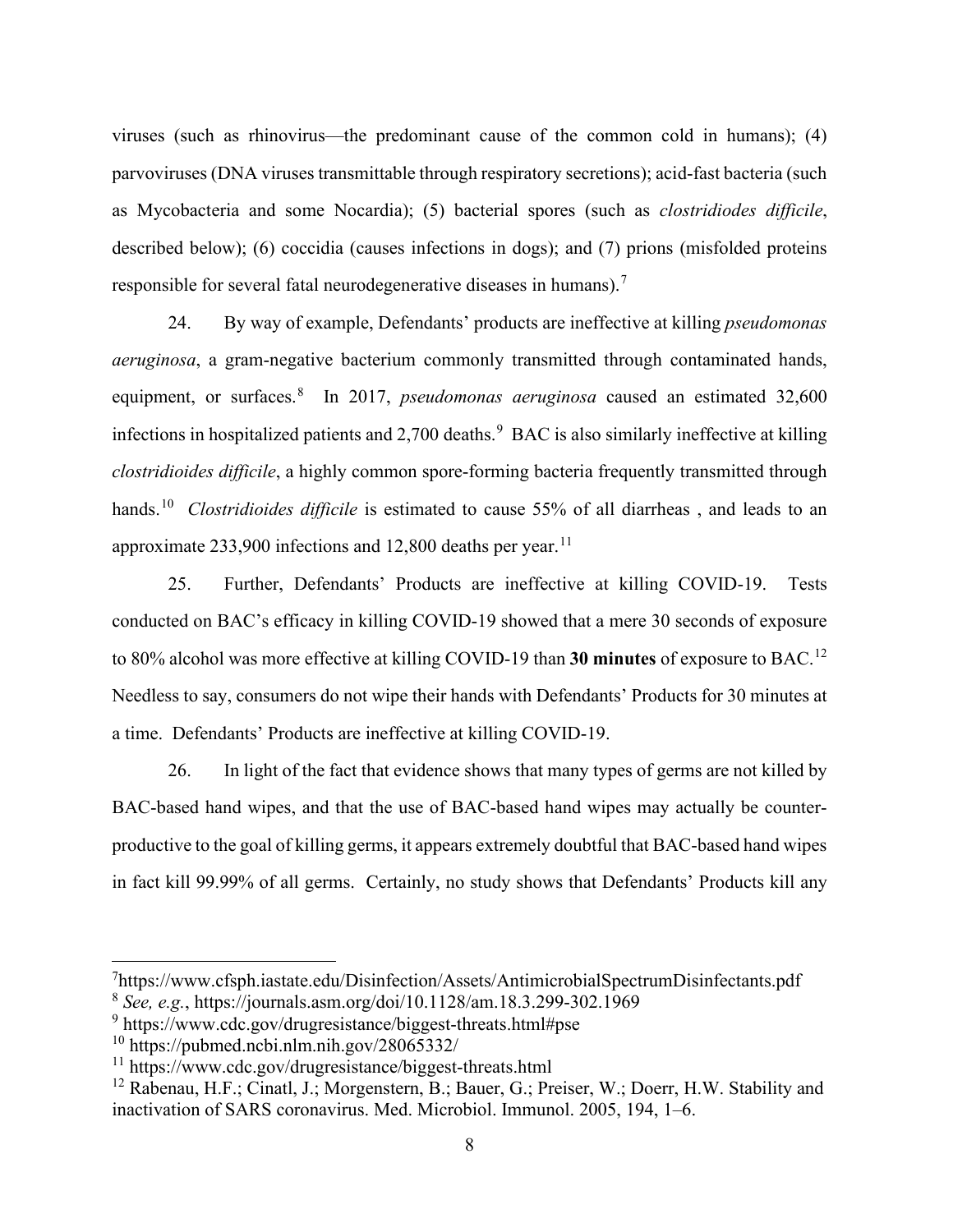given amount of germs such that an exact percentage of germs killed could be stated. Yet, that is exactly what Defendants have done. Defendants made false statements.

27. Plaintiff purchased Defendants' Products in reliance on the representation, believing that it had in fact been scientifically proven that the hand wipes killed 99.99% of all germs. Plaintiff received a Product that was not in fact proven to kill 99.99% of germs. Plaintiff did not get the product that was advertised. Plaintiff was deprived of the benefit of her bargain.

28. Defendants knowingly and willfully engaged in false and misleading advertising. Maria Lovera, then senior brand manager of skin care for Playtex Products, Inc., <sup>13</sup> wrote in an email that "[t]he 99.99% message is more powerful among consumers than 'antibacterial' or 'germ kill' alone."14 Defendants, knowing that claiming its Products would "Kill 99.99% of Germs" would result in more sales, made the decision to make that false and misleading representation to consumers, despite also knowing that no scientific evidence existed to substantiate that claim.

29. Defendants' false and misleading labeling is effective, as Plaintiff and other class members were reasonably misled and purchased Defendants' Products at a price premium. Defendants charges a price premium for its' hand wipes because they know that consumers will pay more for a product which promises them protection from virtually all germs.

30. On several occasions within the past year, Plaintiff Nancy Lebouef purchased a 20-pack of Defendants' Wet Ones Antibacterial Hand Wipes in the "Tropical Splash" variety at a Walmart store for a price of \$1.97, or approximately \$0.098 per wipe.

<sup>&</sup>lt;sup>13</sup> Playtex Products, Inc. was the original manufacturer of the Wet Ones Antibacterial Hand Wipes, and was acquired by Defendants in July of 2007, who then took over the manufacturing, marketing, distribution, labeling, promotion, advertisement and sale of the Products.

<sup>&</sup>lt;sup>14</sup> https://www.yourlawyer.com/newsinferno/hand-sanitizer-study-questions-effectivenessclaims/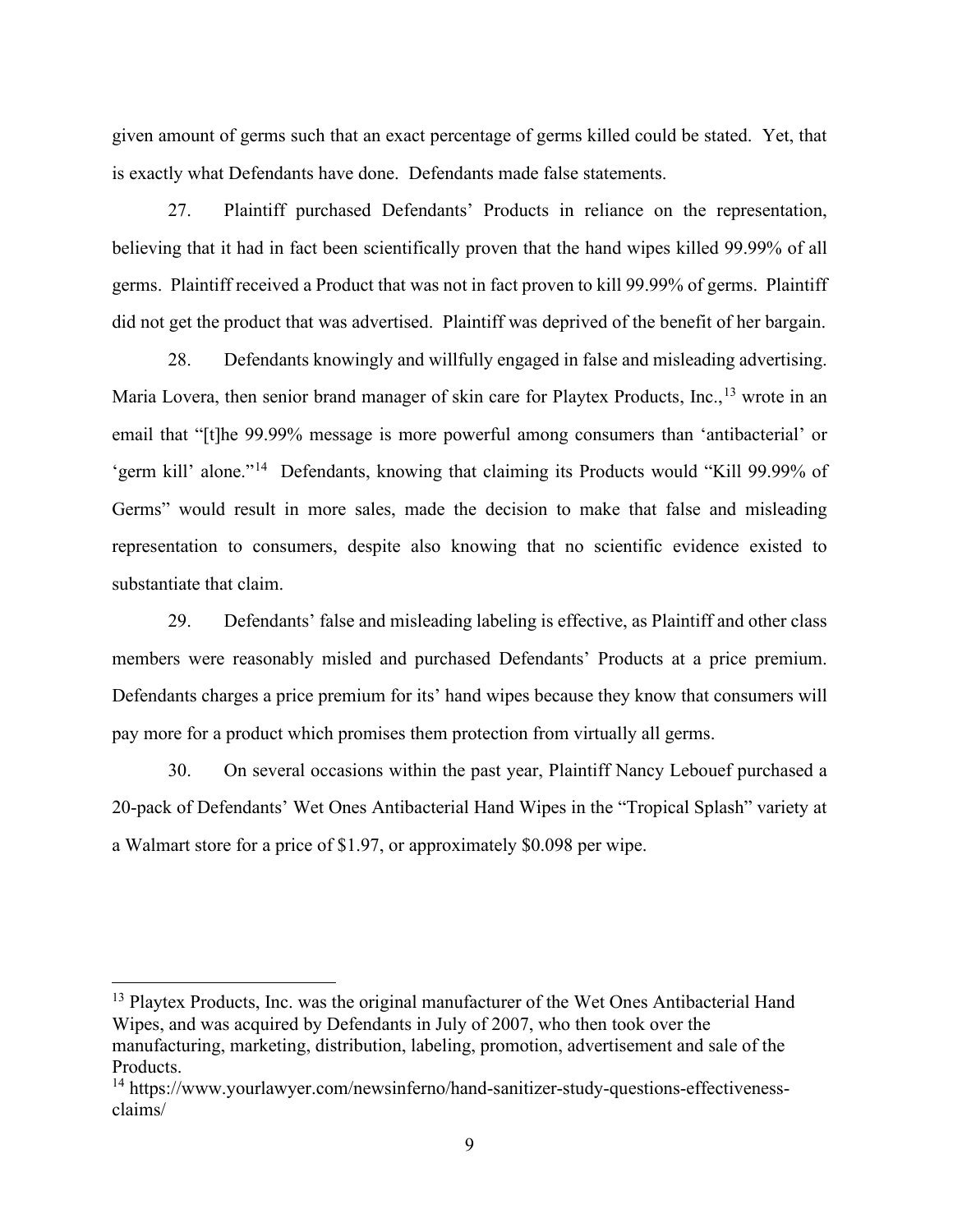31. In comparison, a 40-pack of "Mighty Good Sanitize Those Hands Antibacterial Hand Wipes" is also sold at Walmart for \$3.12, or approximately \$0.078 per wipe.<sup>15</sup> The Mighty Good hand wipes also feature BAC as its active ingredient, but do not include a claim on its front or back label promising to kill 99.99% of germs.

32. Likewise, a 40-pack of "Aquarelle Antibacterial Wet Wipes" is sold at the Dollar Tree for \$1.25, or approximately \$0.031 per wipe.<sup>16</sup> The Aquarelle hand wipes feature BAC as its active ingredient, but do not include a claim on its front or back label promising to kill 99.99% of germs.

33. Prior to purchasing Defendants' Products, Plaintiff was aware of these alternatives, and considered purchasing them, but did not do so. Instead, Plaintiff, as a reasonable consumer acting reasonably under the circumstances, relied upon the "Kills 99.99% of Germs" promise on the labels of Defendants' Products and was misled into purchasing Defendants' Products at a price premium under the false belief that Defendants' hand wipes were more effective at killing germs.

34. Defendants' representation that their Products "kill[] 99.99% of germs" commands a price premium because consumers are reasonably misled to believe that Defendants' hand wipes are more effective at killing germs than hand wipes which lack a similar statement. Had Defendants informed its consumers that its hand wipes did not actually kill 99.99% of germs, Plaintiff and other reasonable consumers would not pay a price premium for Defendants' Products, but rather would opt to purchase cheaper hand wipes which do not make that promise.

35. Plaintiff continues to desire to purchase hand wipes which will actually kill 99.99% of germs. As such, Plaintiff would purchase Defendants' Products again if Defendants reformulate their hand wipes to actually kill 99.99% of germs. However, as Defendants' labeling

<sup>&</sup>lt;sup>15</sup> https://www.walmart.com/ip/Mighty-Good-Sanitize-Those-Hands-Antibacterial-Wipes-40-Count/518593772

<sup>16</sup> https://www.dollartree.com/aquarelle-antibacterial-wet-wipes-40ct-packs/326448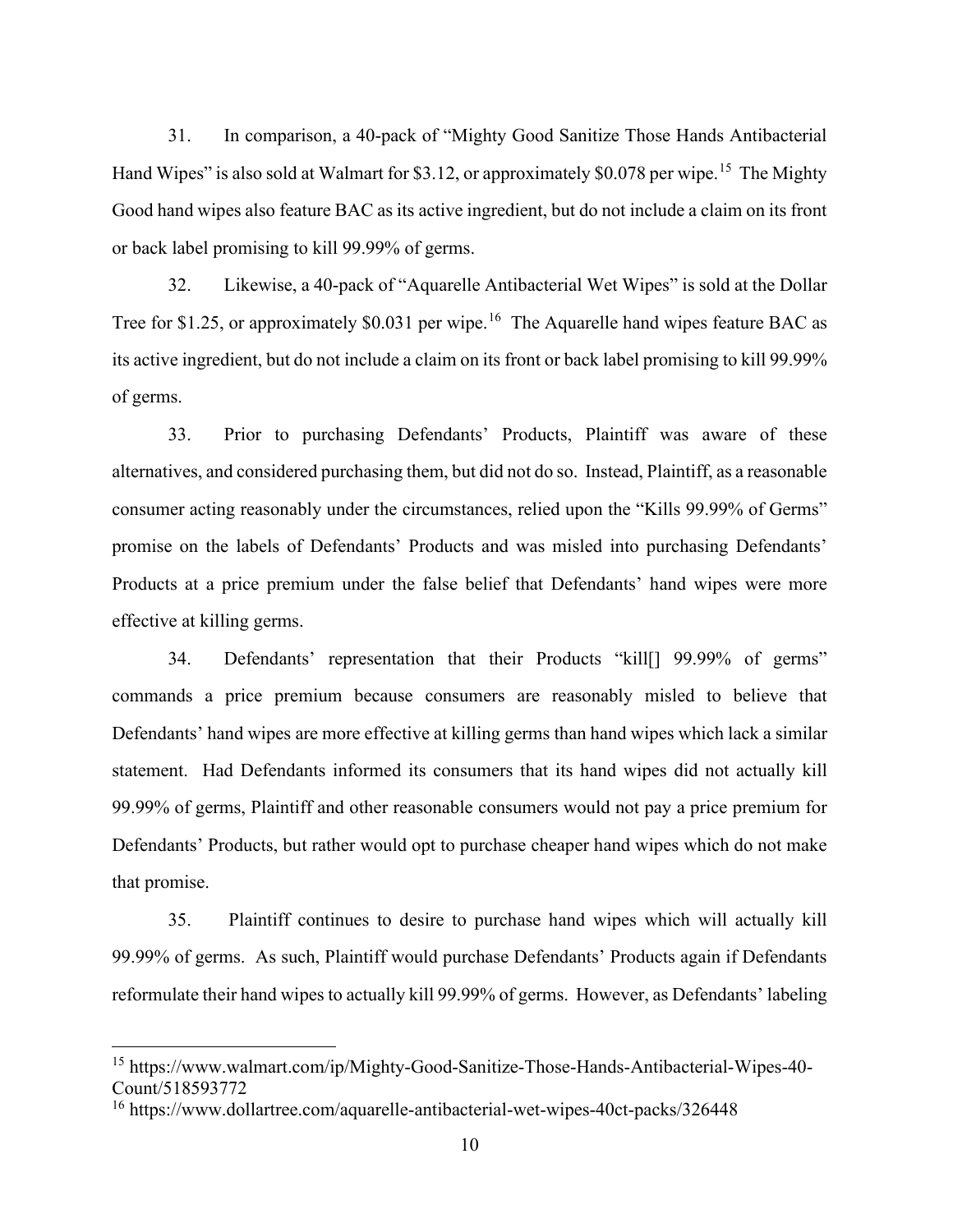is currently false and misleading, Plaintiff cannot rely upon it to determine if or when Defendants' Products are reformulated to actually kill 99.99% of germs. Accordingly, Plaintiff requires an injunction against Defendants' false and misleading advertising practices, until such a time that Defendants' "Kills 99.99% of Germs" representation is true and accurate.

# **CLASS ACTION ALLEGATIONS**

36. Plaintiff brings this action on her own behalf and on behalf of the Class members pursuant to the New York Civil Practice Law & Rules  $\S$  1002(a). Plaintiff intends to seek certification of the class defined as follows:

The New York Class, initially defined as:

All persons residing in the State of New York who purchased Wet Ones Antibacterial Hand Wipes during the period beginning four years before the date of the filing of this Complaint to entry of final judgment (the "Class").

37. Excluded from the Classes are: (a) Defendants, including any entity in which any of the Defendants has a controlling interest, is a parent or a subsidiary of, or which is controlled by any of the Defendants; (b) the officers, directors, and legal representatives of Defendants; and (c) the judge and the court personnel in this case as well as any members of their immediate families. Plaintiff reserves the right to amend the definition of the Classes if discovery, further investigation, and/or rulings by the Court dictate that it should be modified.

38. *Numerosity*. The members of the Classes are so numerous that the joinder of all Class members is impractical. While the exact number of Class members is unknown to Plaintiff at this time, given the amount of Defendants' brand hand-sanitizer sold in New York and in California, it stands to reason that the number of Class members is at least in the thousands. Class members are readily identifiable from information and records in Defendants' possession, custody, or control, such as account information and sales records.

39. *Commonality and Predominance*. There are questions of law and fact common to Class members, which predominate over any questions affecting only individual Class members. These common questions of law and fact include, without limitation: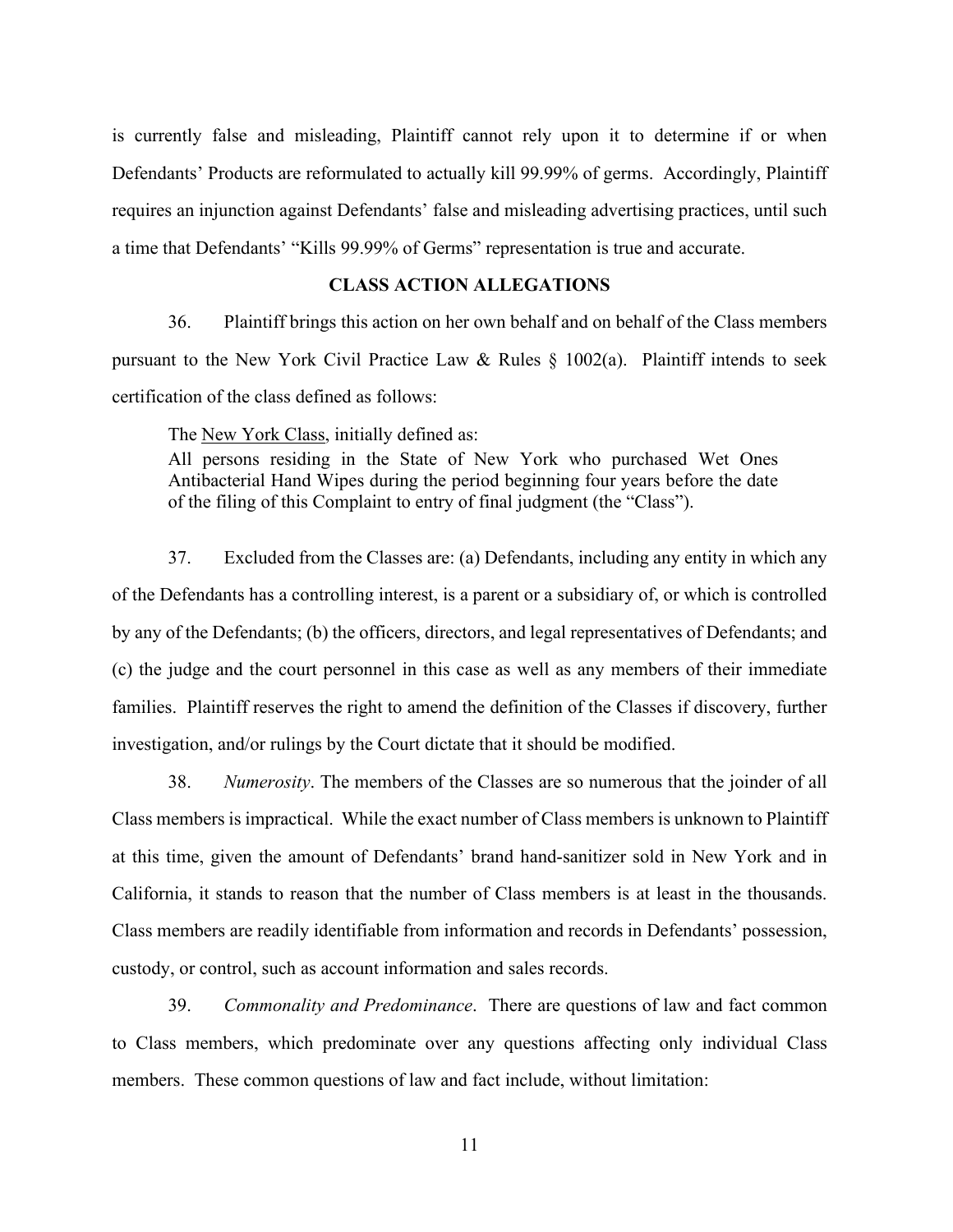- a. Whether Defendants' Wet Ones Antibacterial Hand Wipes contain the representation, on the product labels, that the product kills 99.99% of germs;
- b. Whether Defendants' product labeling created the impression among their customers that their Product would kill 99.99% of all germs;
- c. Whether a reasonable person would have read the statement "Kills 99.99% of Germs" and any accompanying language to mean that the Product had been scientifically proven to kill at least that exact percentage of germs;
- d. Whether the Product kills 99.99% of germs;
- e. Whether it has been scientifically proven that the Product kills 99.99% of germs;
- f. Whether Defendants knew or should have known that it had not been scientifically proven that the Product kills 99.99% of germs;
- g. Whether Defendants knew or should have known that the Product does not kill 99.99% of germs;
- h. The nature of the relief, including equitable relief, to which Plaintiff and Class members are entitled; and
- i. Whether Plaintiff and Class members are entitled to damages, civil penalties, and/or injunctive relief.

40. *Typicality*. Plaintiff's claims are typical of those of other Class members because Plaintiff, like the other Class members, purchased Defendants' Products which included a statement that it would kill 99.99% of germs, but would not in fact kill that percentage of germs.

41. *Adequacy of Representation*. Plaintiff will fairly and adequately represent and protect the interests of the Class members. Plaintiff has retained competent counsel experienced in litigation of class actions, including consumer class actions, and Plaintiff intends to prosecute this action vigorously. Plaintiff and Class members have a unified and nonconflicting interest in pursuing the same claims and obtaining the same relief. Therefore, all Class members will be fairly and adequately represented by Plaintiff and her counsel.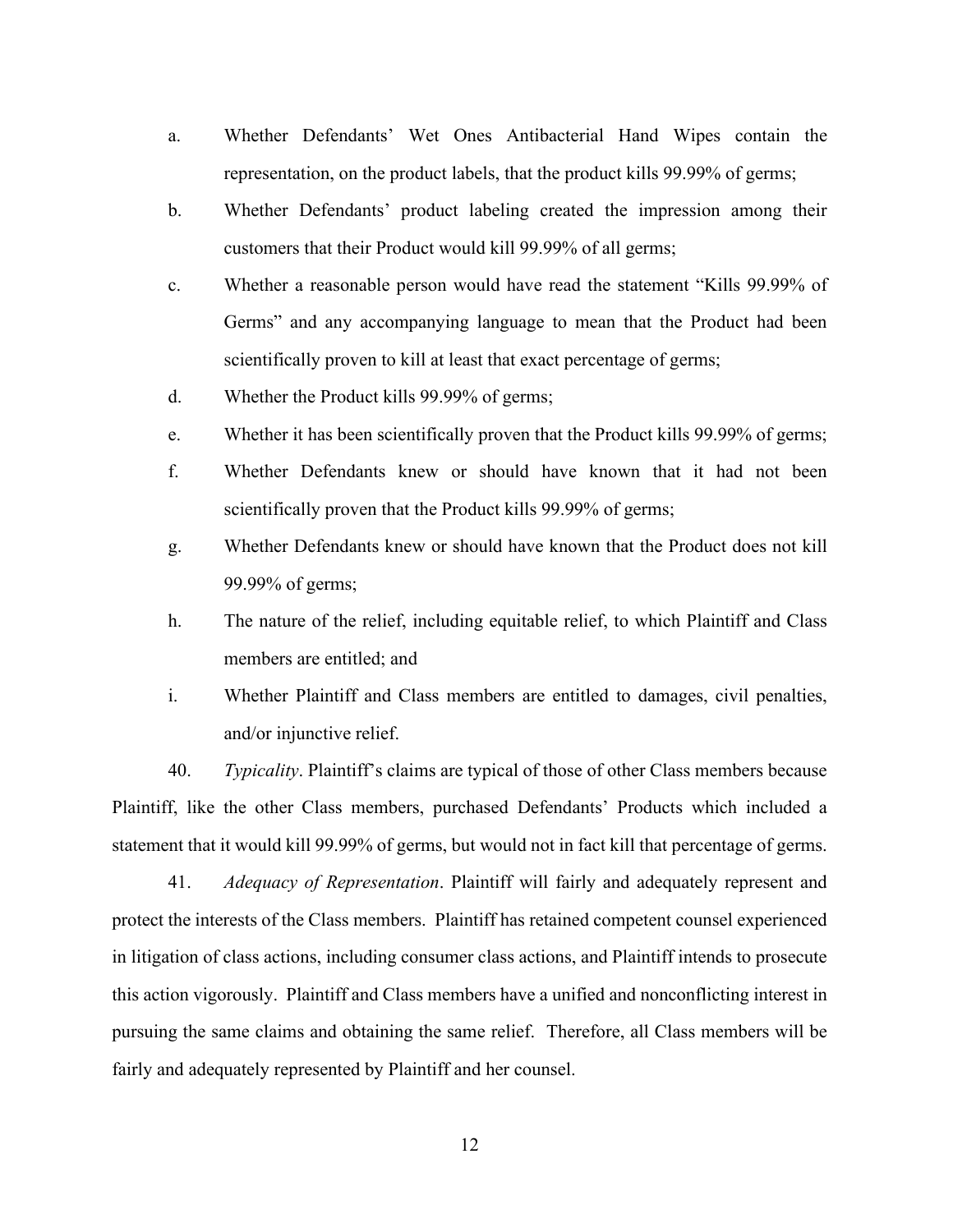42. *Superiority of Class Action*. A class action is superior to other available methods for the fair and efficient adjudication of the claims alleged in this action. The adjudication of this controversy through a class action will avoid the possibility of inconsistent and potentially conflicting adjudications of the asserted claims. There will be no difficulty in the management of this action as a class action, and the disposition of the claims of the Class members in a single action will provide substantial benefits to all parties and to the Court. Damages for any individual Class member are likely insufficient to justify the cost of individual litigation so that, in the absence of class treatment, Defendants' violations of law inflicting substantial damages in the aggregate would go un-remedied.

43. Class certification is also appropriate because Defendants have acted or refused to act on grounds generally applicable to the Class members, such that final injunctive relief or corresponding declaratory relief is appropriate as to the Class as a whole.

#### **FIRST CAUSE OF ACTION**

(*New York General Business Law § 349 – Deceptive Acts and Practices*)

44. Plaintiff repeats and incorporates herein by reference each and every allegation contained in paragraphs 1 through 43, inclusive, of this Complaint as if set forth fully herein.

45. Defendants' misconduct is consumer oriented.

46. Specifically, Defendants represented to consumers, including Plaintiff and the Class members, that its' Wet Ones Antibacterial Hand Wipes would kill 99.99% of germs. Defendants did so by representing on its front and back product labels that its' Products would "Kill[] 99.99% of germs."

47. This statement, inclusive of any disclaimer, would lead a reasonable consumer acting reasonably under the circumstances to conclude that the hand-sanitizer had been proven through a scientific study to kill 99.99% of germs. That is because the statement included an exact figure for the percentage which went to the hundredth decimal point. Such an exact number would lead a reasonable person to conclude that a specific number had been calculated, and not that it had been picked out of clean air.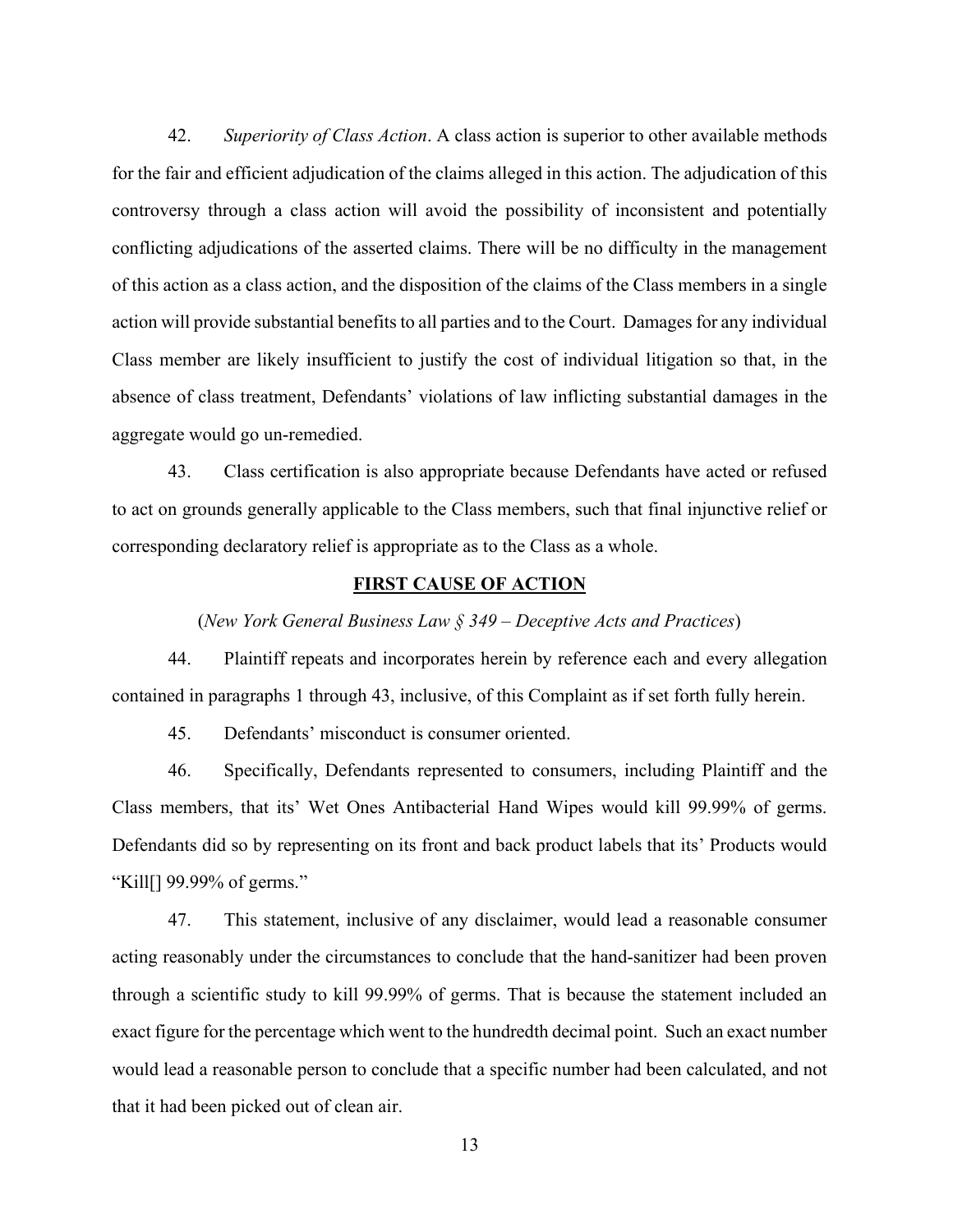48. The representation that the Product "Kills 99.99% of Germs," inclusive of any disclaimer, is a deceptive act or practice. It has not been proven in any scientific study that Defendants' Products kill 99.99% of germs. In fact, it is scientifically proven that BAC-based hand wipes do not kill many types of germs.

49. Defendants knew that the representation at issue was deceptive when they made it, and/or made the representation recklessly and without regard for its truth. Defendants understood, or should have understood, that no scientific study proved that any specific percentage of all germs would be killed by their Products. Defendants understood the limitations of any studies they conducted, or caused to be conducted, purporting to substantiate the claim that its' Products kill 99.99% of germs. Defendants understood that their Products were not and could not be tested against every microbial species on Earth, or every catalogued microbial species on Earth.

50. Defendants also understood, or should have understood, that BAC-based hand wipes do not kill many types of germs. Defendants understood that reasonable consumers do not have a sophisticated understanding of microbiology and will not know to, or be able to, test the veracity of Defendants' claim that their Products kill 99.99% of germs. Defendants are the only party in possession of any scientific studies purporting to support the claim on their Product labels. Defendants did not publicize their studies purporting to support the claim that their Products kill 99.99% of germs. Defendants did not list any limitations of their study on their Product labels. Defendants did not place a qualifier between the number "99.99%" and the phrase "of germs," even though they very easily could have placed the word "some" or the number of germs for which the product has been tested between the number "99.99%" and the phrase "of germs."

51. Defendants intended that Plaintiff and the Class members rely on the representation that their Products "Kill[] 99% of Germs." The advertisement was placed on the Product for the sole purpose of inducing customers to purchase the product. Defendants understood that by promising to kill nearly every germ, their hand wipes would be purchased by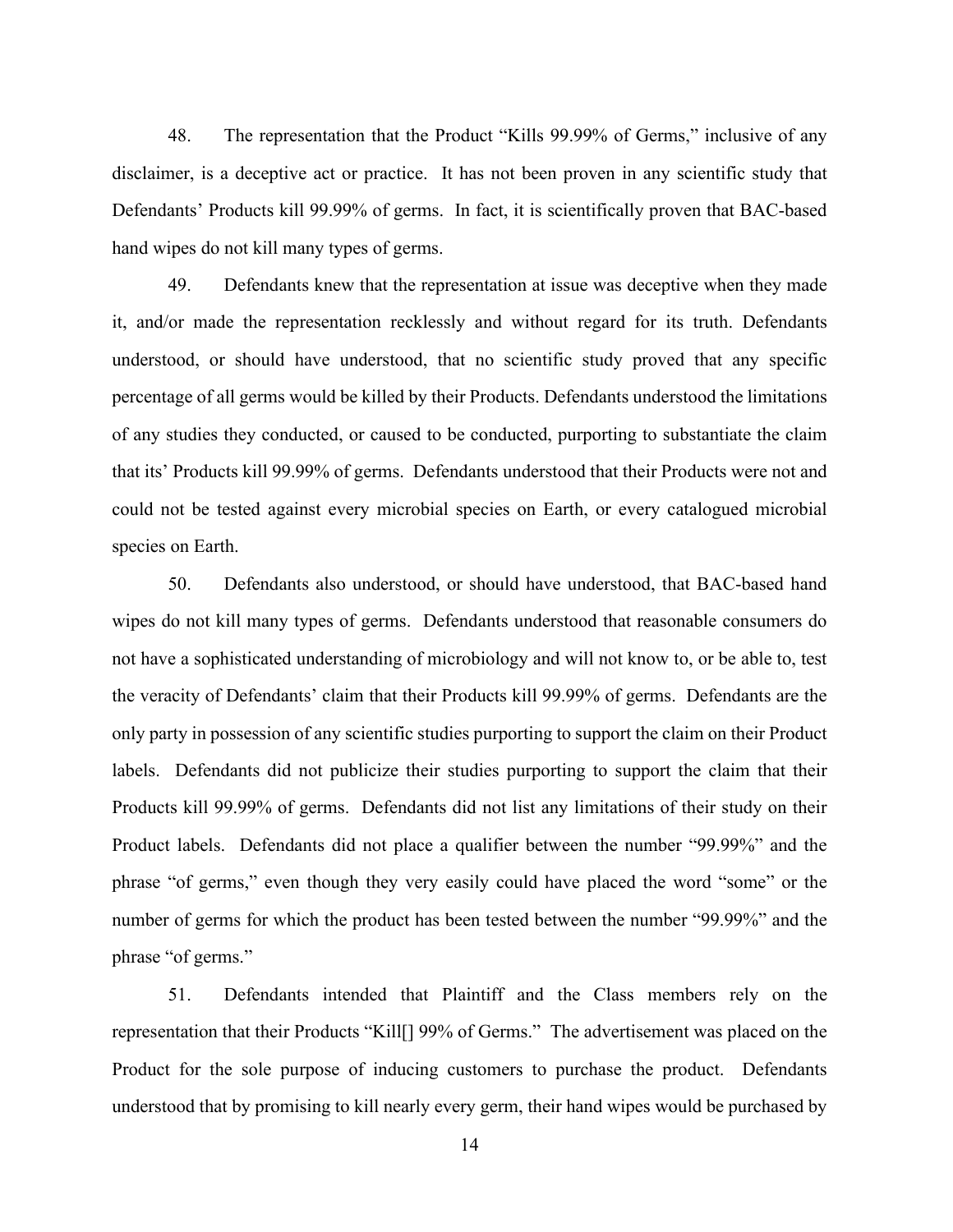consumers who trust Defendants and any promises of efficacy contained on Defendants' Products, resulting in greater profits to Defendants than Defendants would otherwise generate from sales of hand wipes. Defendants understood, or should have understood, that a reasonable person would read the "99.99%" promise to indicate that it was a scientific fact that their Products killed that number of germs.

52. The representation that the Products "Kill<sup>[]</sup> 99.99% of germs" is misleading in a material way to reasonable consumers acting reasonably under the circumstances. Consumers of antibacterial hand wipes purchase them for one reason only: to kill germs. A claim that the Product kills "99.99% of germs" is a material claim because it conveys information that is important to consumers, namely that the Product is capable of killing nearly all germs, and hence, is likely to affect their choice of, or conduct regarding, the purchase of antibacterial hand wipes.

53. Due to Defendants' materially deceptive conduct, Plaintiff and the Class members paid a price premium for a product that they otherwise would not have paid had they known that the Product does not kill 99.99% of germs. Plaintiff and the Class members would not have purchased Defendants' Product at the price that they were sold for, and instead would have purchased less expensive alternatives which did not contain such a statement, had they known that the statement was false. The statement is, therefore, misleading to consumers in a material way.

54. Plaintiff and the Class members reasonably relied on the representation to their detriment. Plaintiff and the Class members believed that the Product would kill 99.99% of all germs. Based on that belief, and because of it, desiring to be protected from 99.99% of germs, Plaintiff and the Class members purchased the Product. Because Defendants' materially deceptive representation lured Plaintiff and the Class members into purchasing or paying a price premium for the Product, Plaintiff and the Class members were injured when they were not protected from many types of germs, including many illness causing germs. Defendants failed to deliver hand wipes that kill 99.99% of germs to their consumers. Defendants denied Plaintiff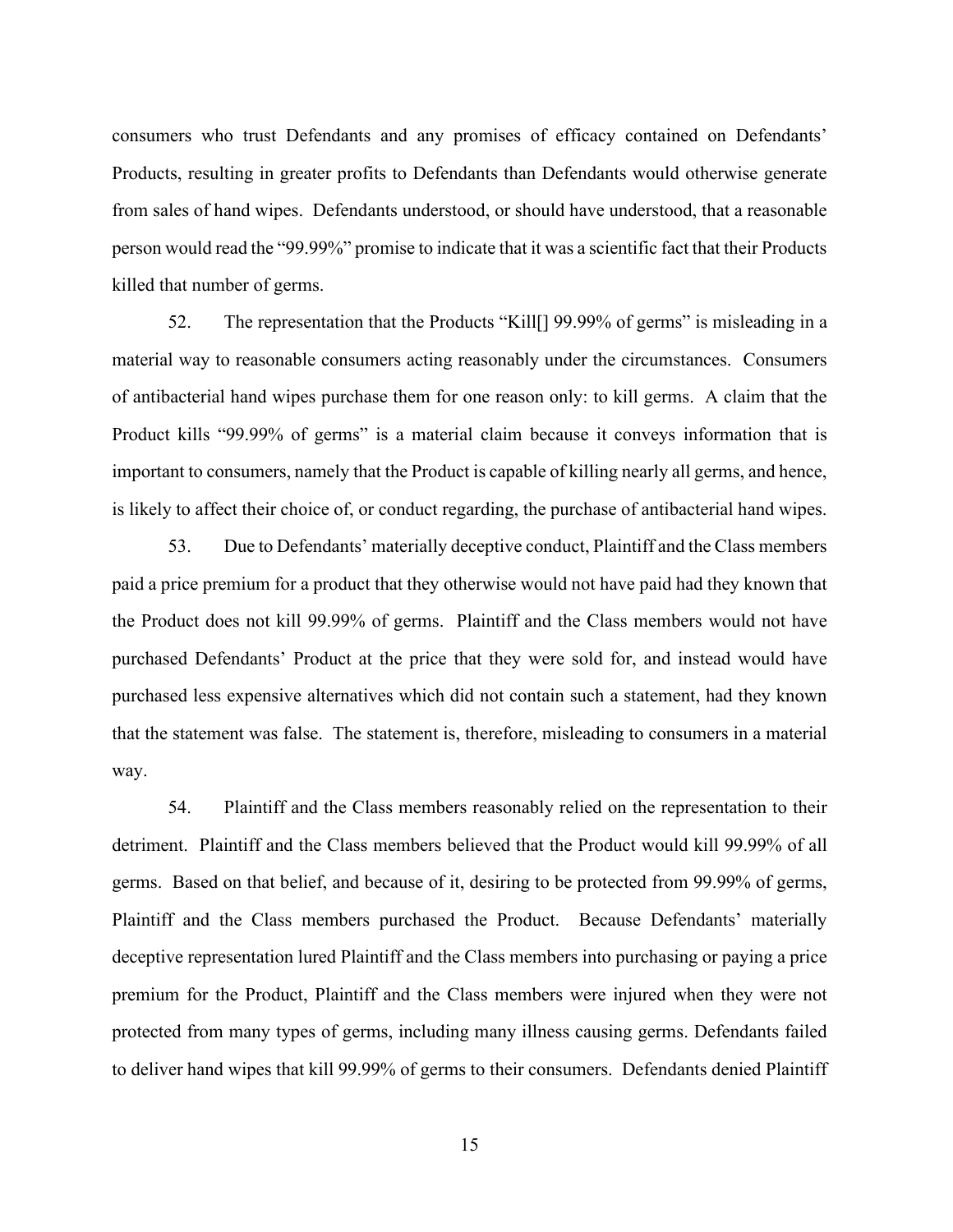and the Class members the product that Plaintiff and the Class members reasonably believed they were purchasing.

55. As a direct and proximate result of Defendants' violation of the New York General Business Law, Plaintiff and Class members have suffered injury and are entitled to damages in an amount to be proven at trial, including actual damages (or \$50 per class member, whichever is greater), treble damages, and punitive damages, as well as attorney's fees and costs.

56. Plaintiff also brings this action to enjoin the unlawful acts and practices set forth herein.

#### **SECOND CAUSE OF ACTION**

#### (*New York General Business Law § 350 – False Advertising*)

57. Plaintiff repeats and incorporates herein by reference each and every allegation contained in paragraphs 1 through 56, inclusive, of this Complaint as if set forth fully herein.

58. Defendants represented to consumers, including Plaintiff and the Class members, that Wet Ones Antibacterial Hand Wipes would kill 99.99% of germs. Specifically, Defendants placed an advertisement, or caused to be placed an advertisement, on the front and back product labels of their Product, which stated, "Kills 99.99% of Germs."

59. These statements, inclusive of any disclaimer, would lead a reasonable person acting reasonably under the circumstances to conclude that the Product had been proven through a scientific study to kill 99.99% of germs. That is because Defendants' "Kills 99.99% of Germs" statement included an exact figure for the percentage which went to the hundredth decimal point. Such an exact number would lead a reasonable person to conclude that a specific number had been calculated, and not that it had been picked out of clean air.

60. The representation that the Product "Kills 99.99% of Germs," inclusive of any disclaimer, is false. It has not been proven in any scientific study that the Product Kills 99.99% of Germs. In fact, it is scientifically proven that BAC-based hand wipes such as the Product do not kill many types of germs.

61. Defendants knew that the representation at issue was false when they made it,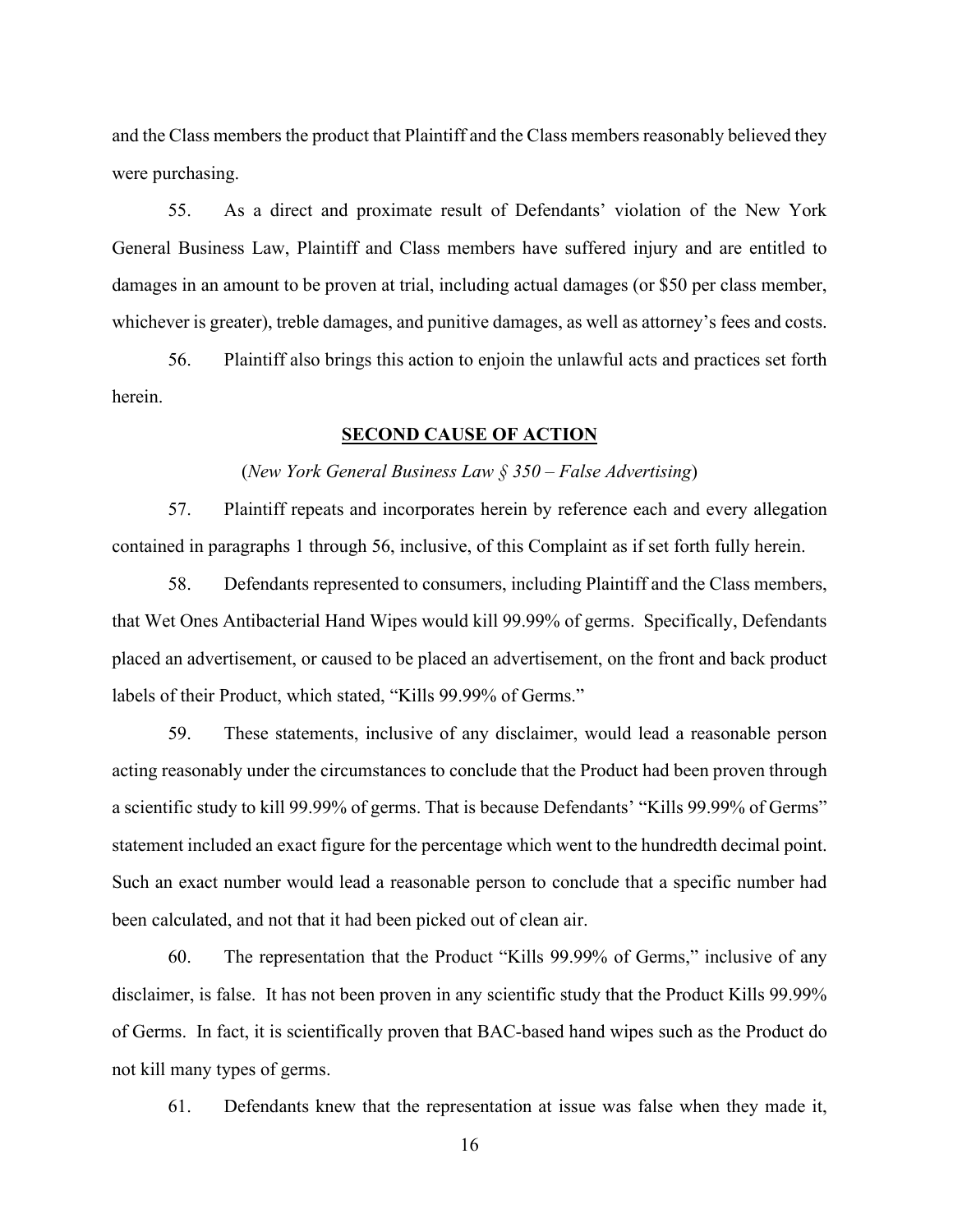and/or made the representation recklessly and without regard for its truth. Defendants understood, or should have understood, that no scientific study proved that any specific percentage of all germs would be killed by the Product. Defendants understood the limitations of any studies they conducted, or caused to be conducted, purporting to substantiate the claim that the Product Kills 99.99% of Germs. Defendants understood that their Product was not and could not be tested against every microbial species on Earth, or every catalogued microbial species on Earth.

62. Defendants also understood, or should have understood, that BAC-based hand wipes do not kill many types of germs. Defendants understood that reasonable consumers do not have a sophisticated understanding of microbiology and will not know to, or be able to, test the veracity of Defendants' claim that their Product Kills 99.99% of Germs. Defendants are the only party in possession of any scientific studies purporting to support the claim on their Product labels. Defendants did not publicize their studies purporting to support the claim that the Product Kills 99.99% of Germs. Defendants did not list any limitations of their study on its Product labels, even though they could have. Defendants did not place a qualifier between the number "99.99%" and the phrase "of germs," even though they very easily could have placed the word "some" or the number of germs for which the Product has been tested between the number "99.99%" and the phrase "of germs."

63. Defendants intended that Plaintiff and the Class members rely on the representation. The advertisement was placed on the Product for the sole purpose of inducing customers to purchase the product. Defendants understood that by promising to kill nearly every germ, their Product would be purchased by consumers who trust Defendants and any promises of efficacy contained on Defendants' Product labels, resulting in greater profits to Defendants than Defendants would otherwise generate from sales of hand wipes. Defendants understood, or should have understood, that a reasonable consumer would read the "99.99%" promise to indicate that it was a scientific fact that their hand wipes killed that number of germs.

64. The representation that the Product "Kills 99.99% of Germs" is misleading in a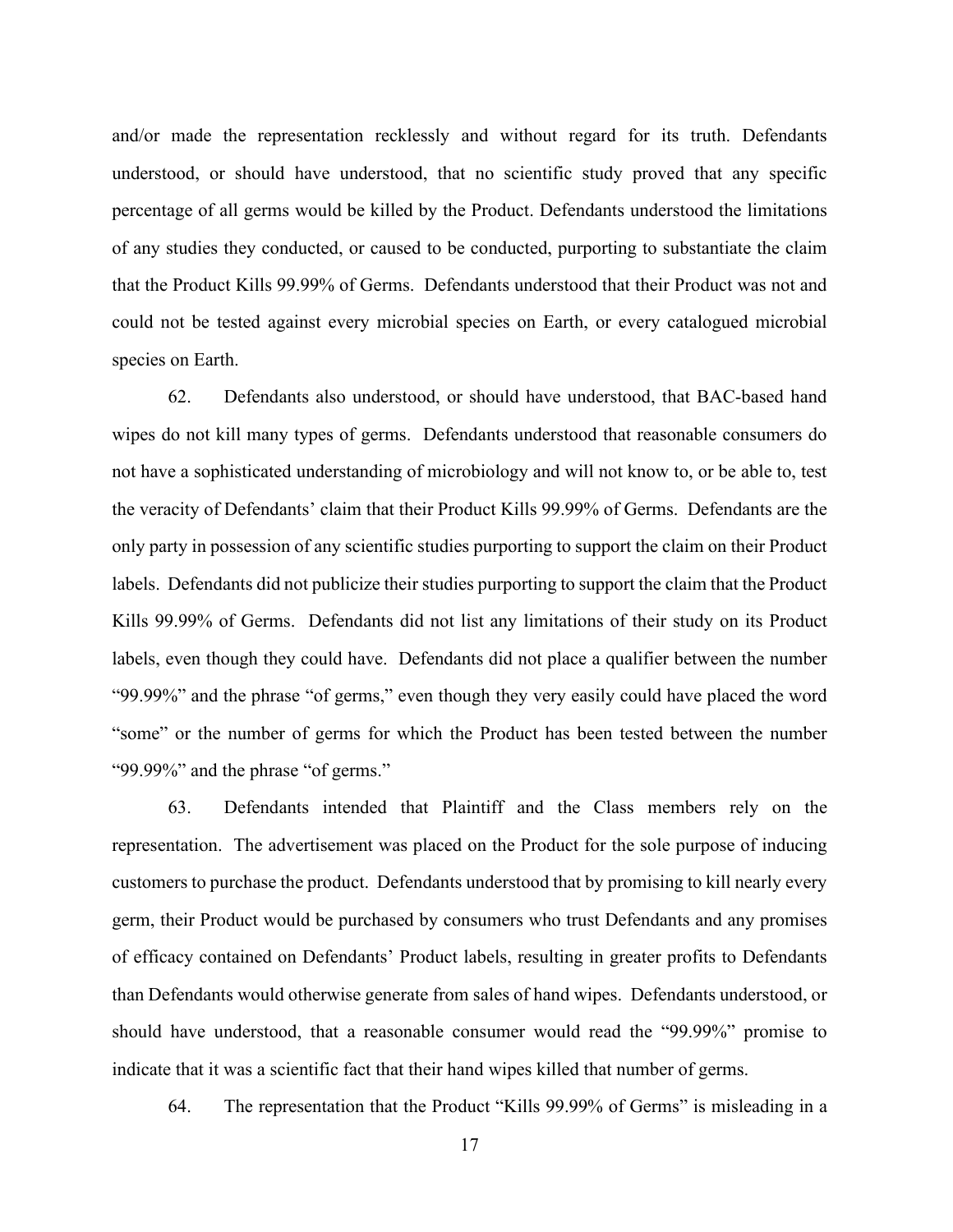material way to reasonable consumers acting reasonably under the circumstances. Consumers of antibacterial hand wipes purchase them for one reason: to kill germs. A claim that the Product kills "99.99% of germs" is a material claim because it conveys information that is important to consumers, namely that the Product is capable of killing nearly all germs, and hence, is likely to affect their choice of, or conduct regarding, the purchase of antibacterial hand wipes.

65. In addition to containing affirmative misrepresentations regarding the efficacy of the Products, Defendants' advertisement contains material omissions. Specifically, but without limitation: Defendants failed to disclose to consumers that their Products have been scientifically proven to kill nearly all germs, and in fact have been proven to not kill certain common germs such as rhinovirus, *pseudomonas aeruginosa* and *clostridioides difficile*.

66. Due to Defendants' materially deceptive conduct (including both affirmative misrepresentations and material omissions), Plaintiff and the Class members paid a price premium that they otherwise would not have paid had they known that the Product does not kill 99.99% of germs. Plaintiff and the Class members would not have purchased Defendants' Products at the price that they were sold for, and instead would have purchased less expensive alternatives that did not include a "Kills 99.99% of Germs" statement, had they known that that statement was false. The statement is, therefore, misleading to consumers in a material way.

67. Plaintiff and the Class members, as reasonably consumers acting reasonably under the circumstances, reasonably relied on the representation to their detriment. Plaintiff and the Class members were misled by Defendants into believing that the Product would kill 99.99% of all germs. Based on that belief, and because of it, desiring to be protected from 99.99% of germs, Plaintiff and the Class members purchased the Product. Because Defendants' materially deceptive representation lured Plaintiff and the Class members into purchasing or paying a price premium for the Product, Plaintiff and the Class members were injured when they were not protected from many types of germs, including many illness causing germs. Defendants failed to deliver a product that Kills 99.99% of Germs. Defendants denied Plaintiff and the Class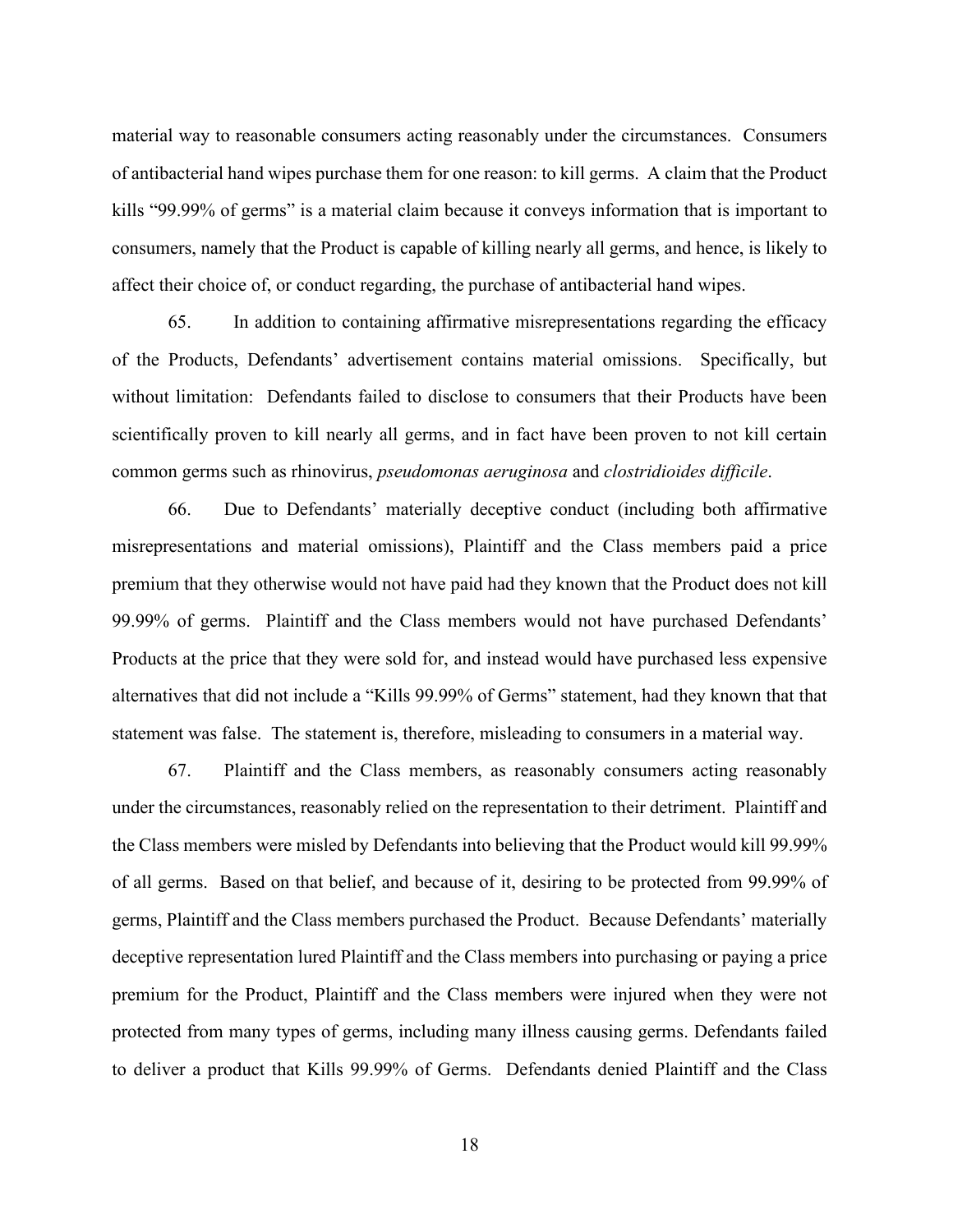members the product that Plaintiff and the Class members reasonably believed they were purchasing.

68. As a direct and proximate result of Defendants' violation of the New York General Business Law, Plaintiff and Class members have suffered injury and are entitled to damages in an amount to be proven at trial, including actual damages (or \$500 per class member, whichever is greater), treble damages, and punitive damages, as well as attorney's fees and costs.

69. Plaintiff also brings this action to enjoin the unlawful acts and practices set forth herein.

# **THIRD CAUSE OF ACTION**

#### (*Fraud*)

70. Plaintiff repeats and incorporates herein by reference each and every allegation contained in paragraphs 1 through 69, inclusive, of this Complaint as if set forth fully herein.

71. Defendants represented to consumers, including Plaintiff and the Class members, that Wet Ones Antibacterial Hand Wipes would kill 99.99% of germs. Specifically, Defendants placed an advertisement, or cause to be placed an advertisement, on its Product labels, which stated, "Kills 99.99% of Germs."

72. These statements, inclusive of any disclaimer, would lead a reasonable consumer acting reasonably under the circumstances to conclude that the Product had been proven through a scientific study to kill 99.99% of germs. That is because the statement included an exact figure for the percentage which went to the hundredth decimal point. Such an exact number would lead a reasonable person to conclude that a specific number had been calculated, and not that it had been picked out of clean air.

73. The representation that the Product "Kills 99.99% of Germs," inclusive of any disclaimer, is false. It has not been proven in any scientific study that the Product Kills 99.99% of Germs. In fact, it is scientifically proven that BAC-based hand wipes such as the Product does not kill many types of germs.

74. Defendants knew that the representation at issue was false when they made it,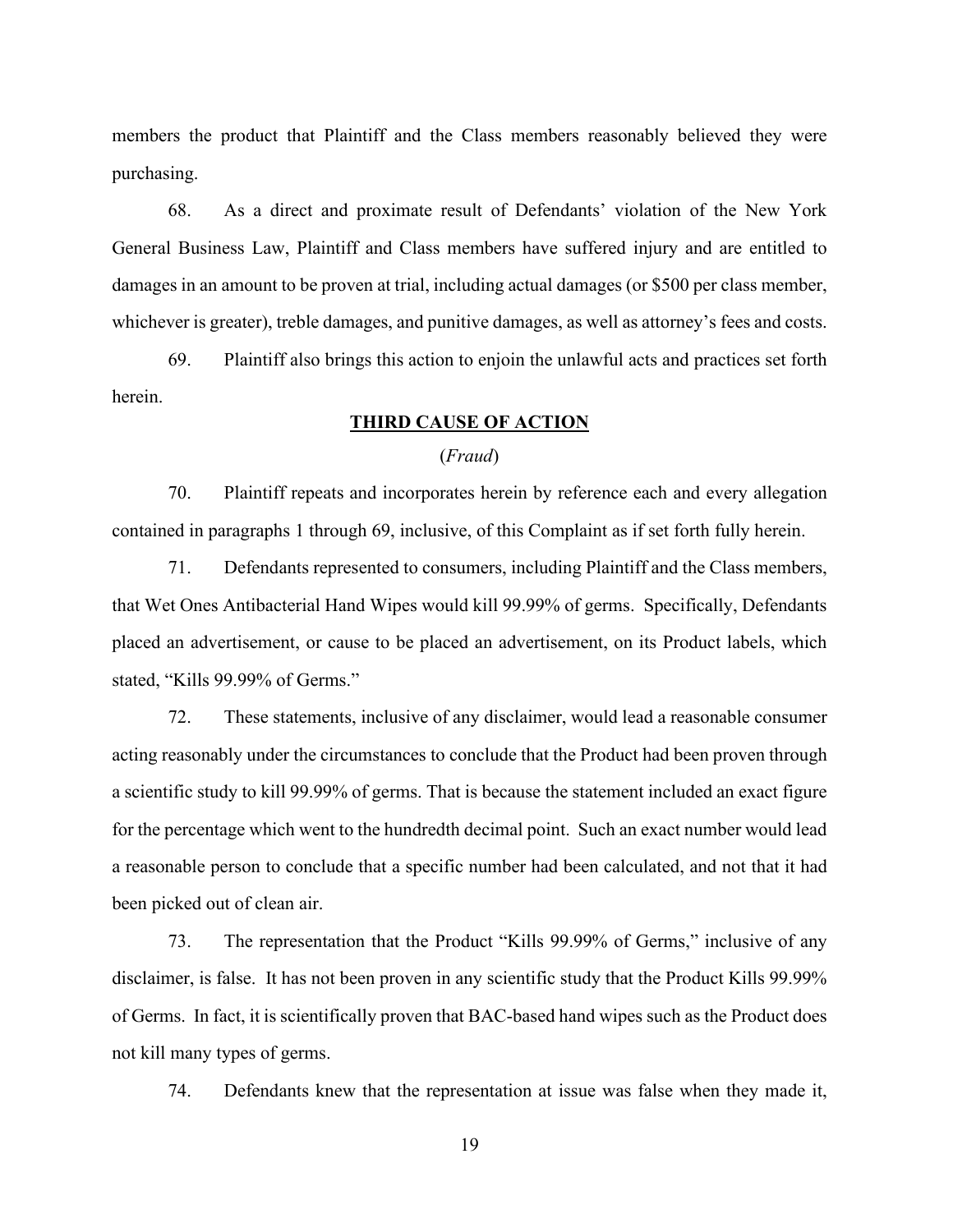and/or made the representation recklessly and without regard for its truth. Defendants understood, or should have understood, that no scientific study proved that any specific percentage of all germs would be killed by the Products. Defendants understood the limitations of any studies they conducted, or caused to be conducted, purporting to substantiate the claim that the Product Kills 99.99% of Germs. Defendants understood that their Products were not and could not be tested against every microbial species on Earth, or every catalogued microbial species on Earth.

75. Defendants also understood, or should have understood, that BAC-based hand wipes do not kill many types of germs. Defendants understood that reasonable consumers do not have a sophisticated understanding of microbiology and will not know to, or be able to, test the veracity of Defendants' claim that their Product kills 99.99% of germs. Defendants are the only party in possession of any scientific studies purporting to support the claim on their Product labels. Defendants did not publicize their studies purporting to support the claim that the Products kill 99.99% of germs. Defendants did not list any limitations of their study on its Product labels, even though they could have. Defendants did not place a qualifier between the number "99.99%" and the phrase "of germs," even though they very easily could have placed the word "some" or the number of germs for which the Product has been tested between the number "99.99%" and the phrase "of germs."

76. Defendants intended that Plaintiff and the Class members rely on the representation. The advertisement was placed on the product for the sole purpose of inducing customers to purchase the Product. Defendants understood that by promising to kill nearly every germ, their Products would be purchased by consumers who trust Defendants and any promises of efficacy contained on Defendants' Products, resulting in greater profits to Defendants than Defendants would otherwise generate from sales of hand wipes. Defendants understood, or should have understood, that a reasonable consumer would read the "99.99%" promise to indicate that it was a scientific fact that the Products killed that number of germs.

77. The representation that the Products "Kill[] 99.99% of Germs" is misleading in a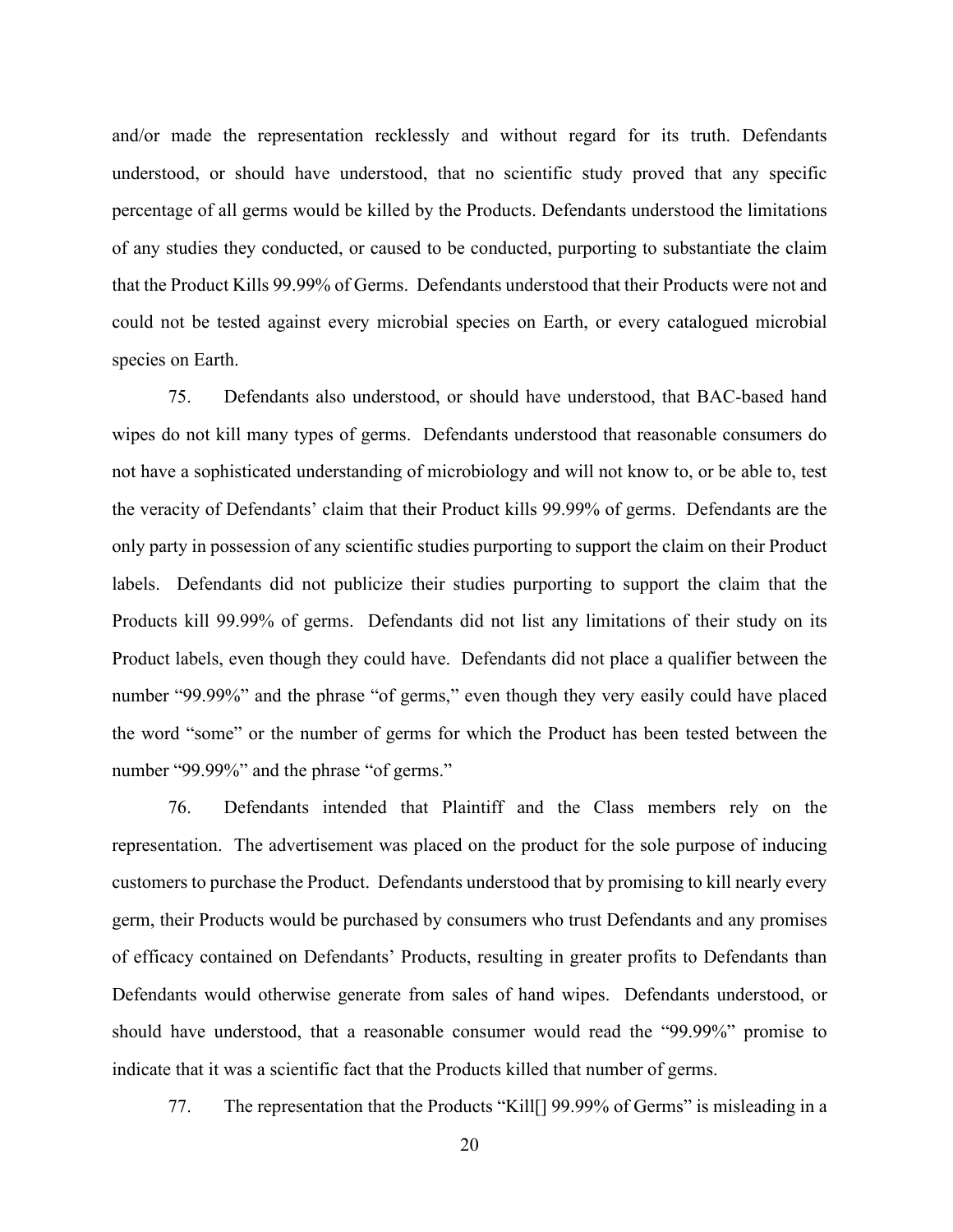material way to reasonable consumers acting reasonably under the circumstances. Consumers of antibacterial hand wipes purchase hand-sanitizer for one reason only: to kill germs. A claim that the Product kills "99.99% of germs" is a material claim because it conveys information that is important to consumers, namely that the Product is capable of killing nearly all germs, and hence, is likely to affect their choice of, or conduct regarding, the purchase of antibacterial hand wipe products.

78. Due to Defendants' false representation, Plaintiff and the Class members paid a price premium for a product that they otherwise would not have paid had they known that the Product does not kill 99.99% of germs. Plaintiff and the Class members would not have purchased Defendants' Products at the price that they were sold for, and instead would have purchased less expensive alternatives that did not include a "Kills 99.99% of Germs" statement, had they known that that statement was false. The statement is, therefore, misleading to consumers in a material way.

79. Plaintiff and the Class members reasonably relied on the representation to their detriment. Plaintiff and the Class members believed that the Product would kill 99.99% of all germs. Based on that belief, and because of it, desiring to be protected from 99.99% of germs, Plaintiff and the Class members purchased the Product. Because Defendants' false representation lured Plaintiff and the Class members into purchasing and paying a price premium for the hand-sanitizer, Plaintiff and the Class members were injured when they were not protected from many types of germs, including many illness causing germs. Defendants failed to deliver a product that Kills 99.99% of Germs. Defendants denied Plaintiff and the Class members the product that Plaintiff and the Class members reasonably believed they were purchasing.

80. Plaintiff and the Class members' reliance on Defendants' representation was a substantial factor in causing this harm. Had Plaintiff and the Class members known that the Products had not been tested against the vast majority of germs in existence, or that BAC-based hand wipes have been proven to not kill many types of germs, Plaintiff and the Class members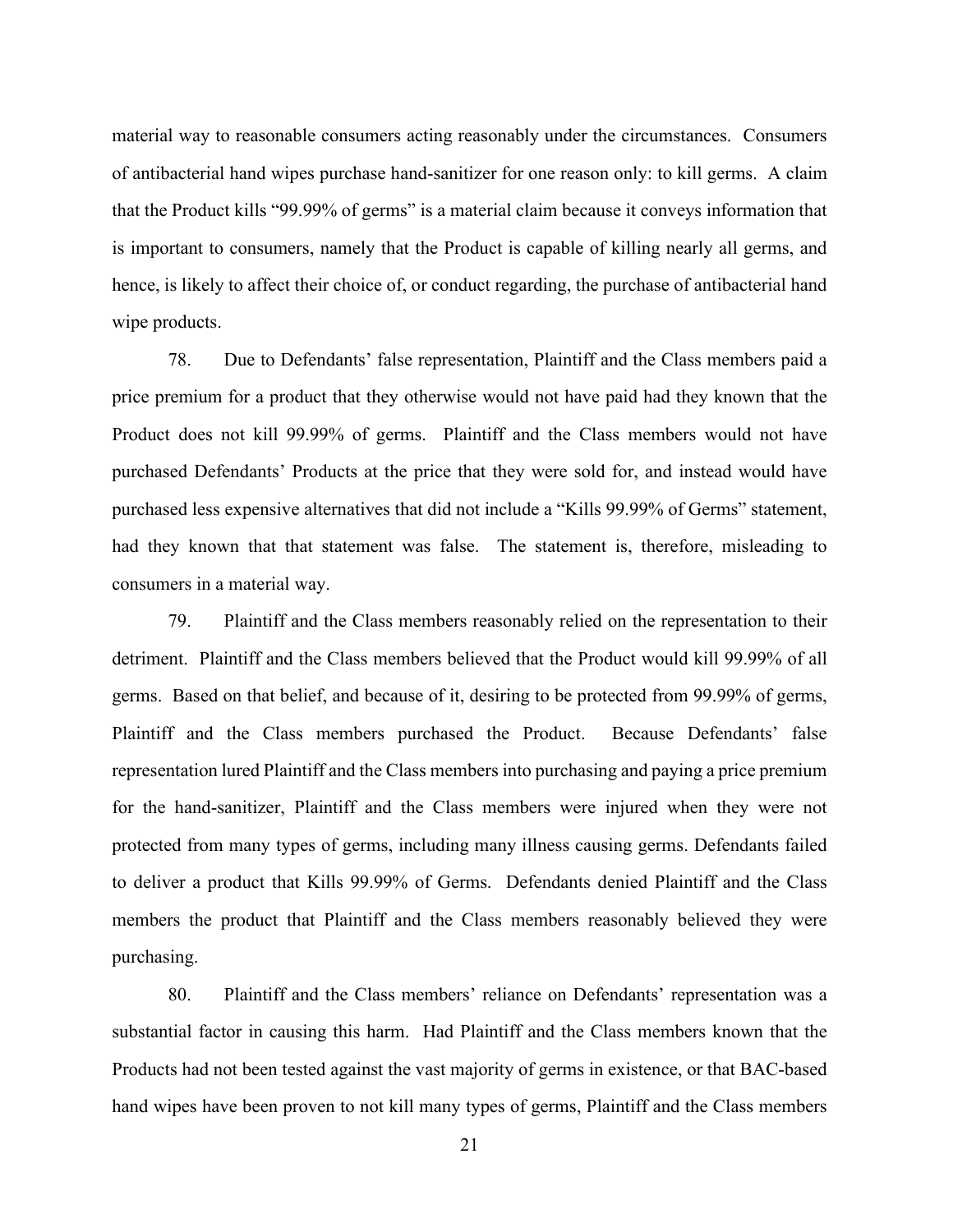would either have not purchased the Product or would only have been willing to pay substantially less for the Product.

81. As a direct and proximate result of Defendants' fraudulent conduct, Plaintiff and Class members have suffered injury and are entitled to damages in an amount to be proven at trial, including actual damages, punitive damages and costs.

# **FOURTH CAUSE OF ACTION**

#### (*Unjust Enrichment*)

82. Plaintiff repeats and incorporates herein by reference each and every allegation contained in paragraphs 1 through 81, inclusive, of this Complaint as if set forth fully herein.

83. By false representing that their Product kills 99.99% of germs, reasonable consumers acting reasonably under the circumstances purchased and/or paid substantially more for Defendants' Products where they otherwise would not purchase the product, or would have been only willing to pay substantially less for the product. Thus, Defendants were enriched when they sold more of their Products at a higher price than they otherwise would have based on a false representation on their Product labels.

84. Defendants' enrichment came at the expense of Plaintiff and the Class members, who never received the product that they reasonably believed they were purchasing from Defendants and were not protected from 99.99% of germs. Plaintiff and the Class members decided to purchase or overpay for a product based on the false belief that they would be protected from 99.99% of germs. However, Defendants never delivered this product to Plaintiff or the Class members, and never offered to reimburse Plaintiff and the Class members for the product that they actually received as compared to the product they were promised.

85. Defendants have successfully created a relationship of trust with consumers through decades of successful marketing campaigns and their prevalence throughout New York state and the country more broadly. Plaintiff and the Class members trust and depend on Defendants to adequately describe the quality of their products, and have no reason to suspect Defendants of wrongdoing absent consumer-driven lawsuits exposing defendants for their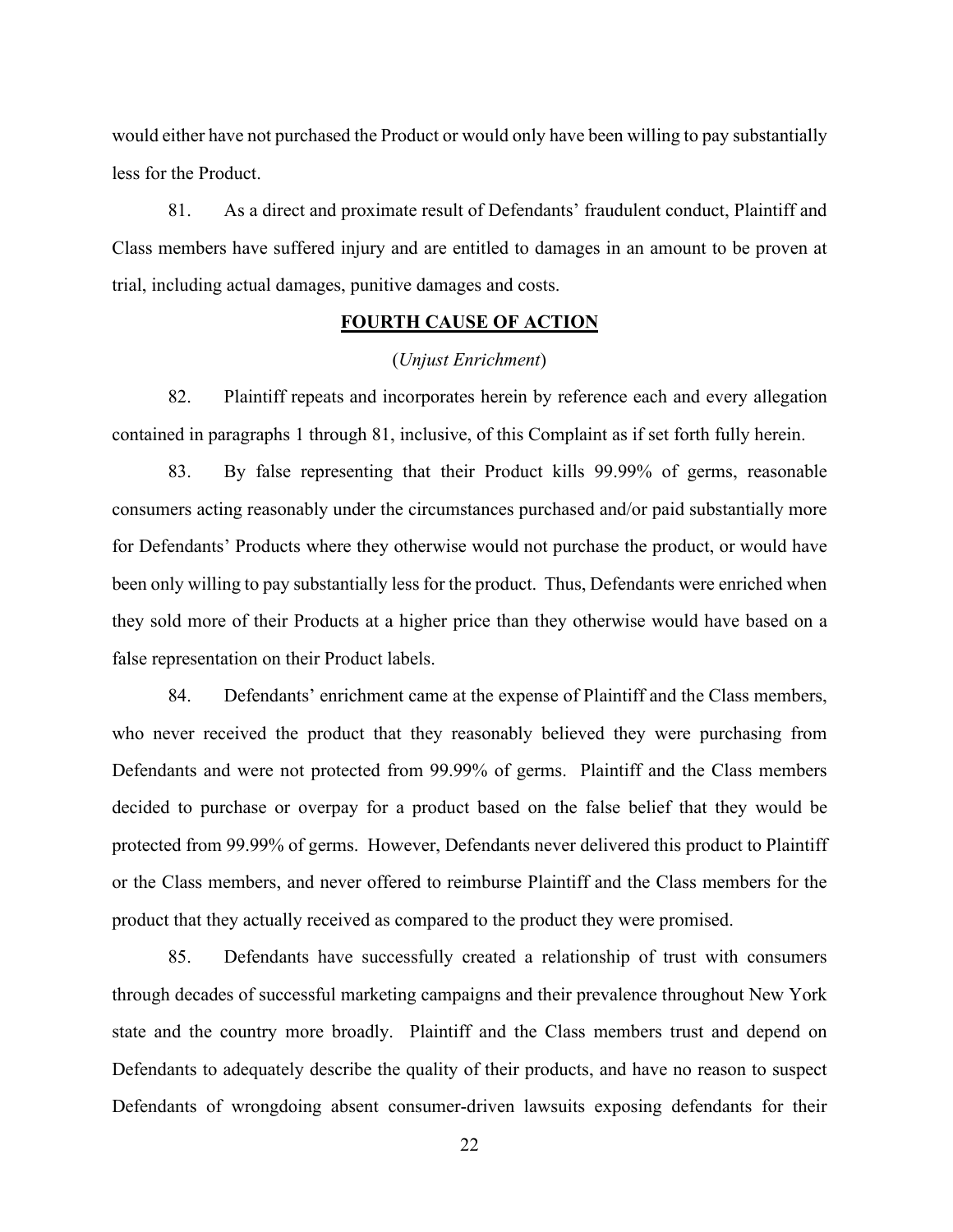wrongful conduct. Plaintiff and the Class members have no way of testing the veracity of Defendants' advertisement claims because they are not sophisticated microbiologists and do not have the resources or tools to verify the accuracy of Defendants' representations. Therefore, Defendants enjoy the benefit of having a close relationship with their customers who are generally powerless to Defendants' marketing tactics.

86. As a result of the trust placed in Defendants by consumers, Plaintiff and the Class members reasonably relied, to their detriment, on the representation made by Defendants regarding the efficacy of their antibacterial hand wipes. Plaintiff and the Class members believed that the Products would kill 99.99% of all germs. Based on that belief, and because of it, desiring to be protected from 99.99% of germs, Plaintiff and the Class members trusted Defendants and purchased the Products. Because Defendants' false representation lured Plaintiff and the Class members into purchasing and/or paying a price premium for the Products, Plaintiff and the Class members were injured when they were not protected from many types of germs, including many illness causing germs. Defendants failed to deliver a product that kills 99.99% of germs. Defendants denied Plaintiff and the Class members the product that Plaintiff and the Class members reasonably believed they were purchasing.

87. Plaintiff and the Class members' reliance on Defendants' representation was a substantial factor in causing this harm. Had Plaintiff and the Class members known that the Products had not been tested against the vast majority of germs in existence, or that BAC-based hand wipes have been proven to not kill many types of germs, Plaintiff and the Class members would either have not purchased the Product, or would only have been willing to pay substantially less for the Product.

88. Allowing Defendants to reap the reward of exploiting average consumers who are ignorant of microbiology, especially during the COVID-19 pandemic where consumers have ubiquitously turned to relying on products such as Defendants' to keep their hands clean, would be against equity and good conscience. Defendants should not be allowed to benefit at the expense of consumers who trust Defendants out of desperation to protect them from serious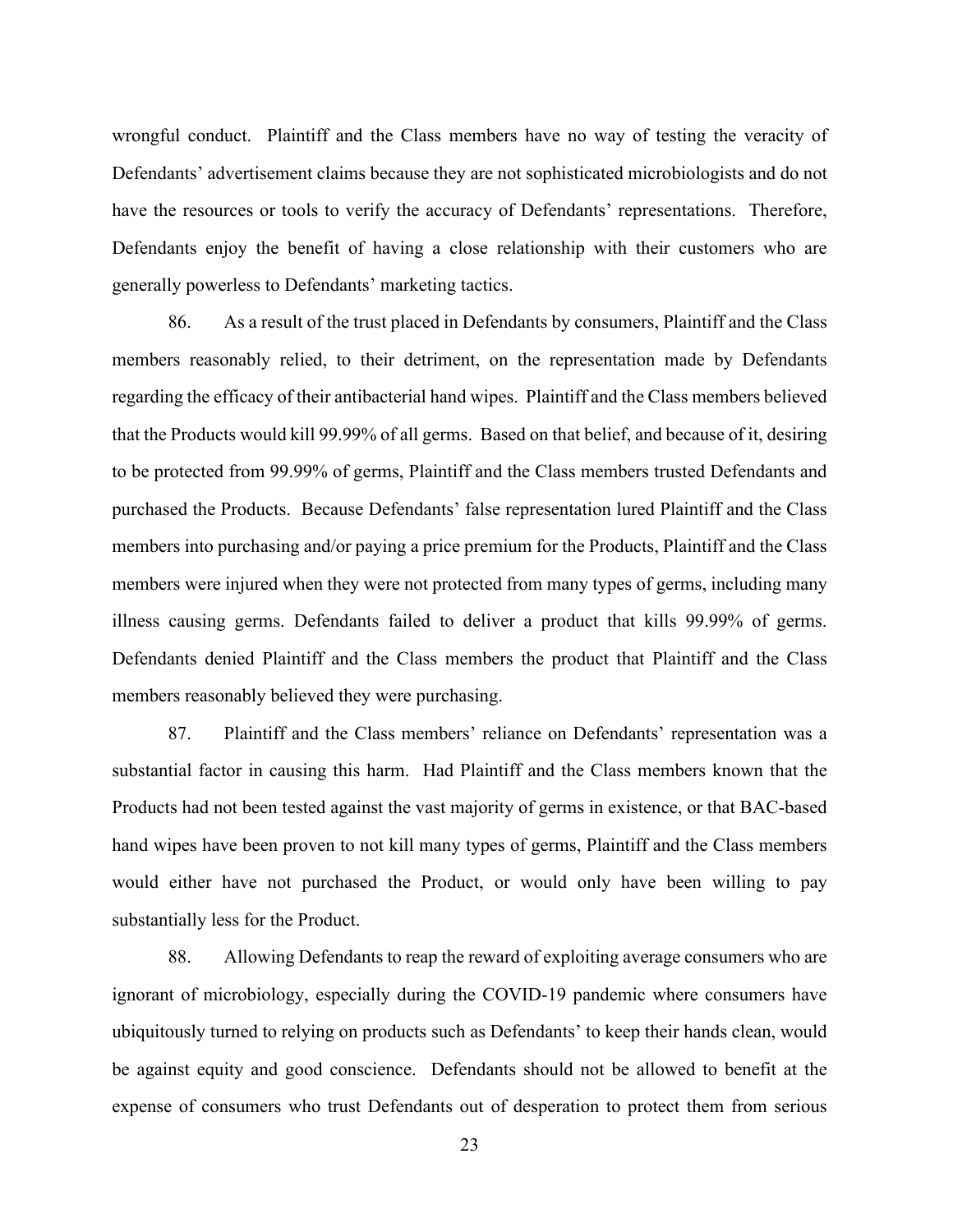illness, and even death.

89. As a direct and proximate result of Defendants' fraudulent conduct, Plaintiff and Class members have suffered injury and are entitled to damages in an amount to be proven at trial but in excess of the minimum jurisdictional requirement of this Court.

# **PRAYER FOR RELIEF**

WHEREFORE, Plaintiff, individually and on behalf of the Classes, prays for relief as follows:

- 1) Actual damages;
- 2) Statutory damages;
- 3) Treble damages;
- 4) Punitive damages;
- 5) Restitution;
- 6) Affirmative injunctive relief mandating that Defendants remove the false advertisements from their product and product packaging
- 7) Costs of suit and litigation expenses;
- 8) Attorney's fees; and
- 9) Such other and further relief as this Court may deem just and proper.

// // // // // // // //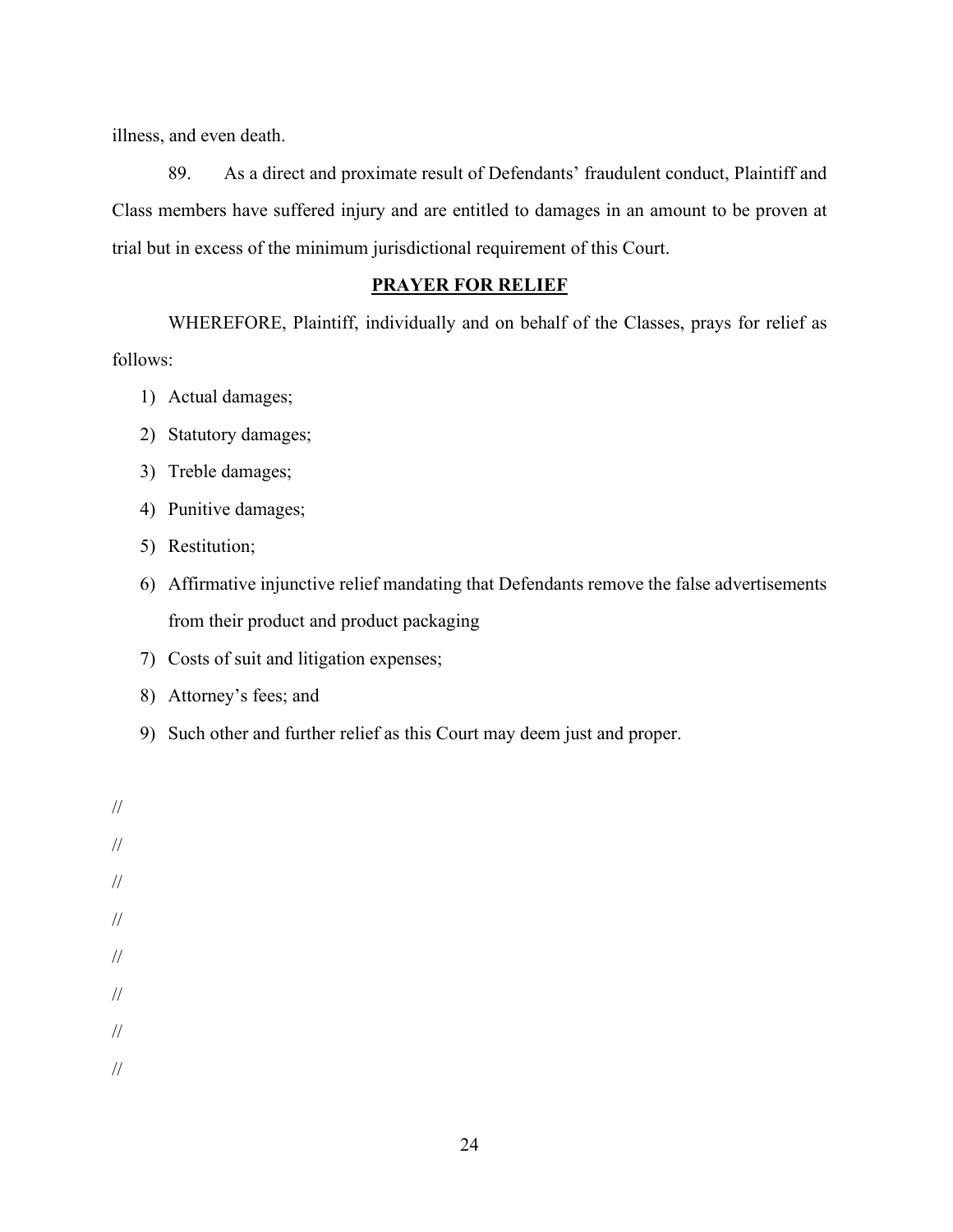#### **DEMAND FOR JURY TRIAL**

Plaintiff, on behalf of herself, and all others similarly situated, hereby demands a jury trial for all claims so triable.

Dated: June 15, 2022.

Respectfully Submitted,

By */s/Thiago M. Coelho*\_\_\_ Thiago M. Coelho Robert Dart Carolin Shining Jonas Mann Jesse Chen Jennifer Leinbach (*pro hac vice* applications forthcoming). Wilshire Law Firm, PLC 3055 Wilshire Blvd., 12th Floor Los Angeles, CA 90010 T: (213) 381-9988 F: (213) 381-9989 E: thiago@wilshirelawfirm.com

*/s/Daniel A. Schlanger* 

Daniel A. Schlanger Schlanger Law Group LLP 80 Broad Street, Suite 1301 New York, NY 10004 T: 212-500-6114 F: 646-612-7996 E: dschlanger@consumerprotection.net

*Attorneys for Plaintiff and the Putative Classes*